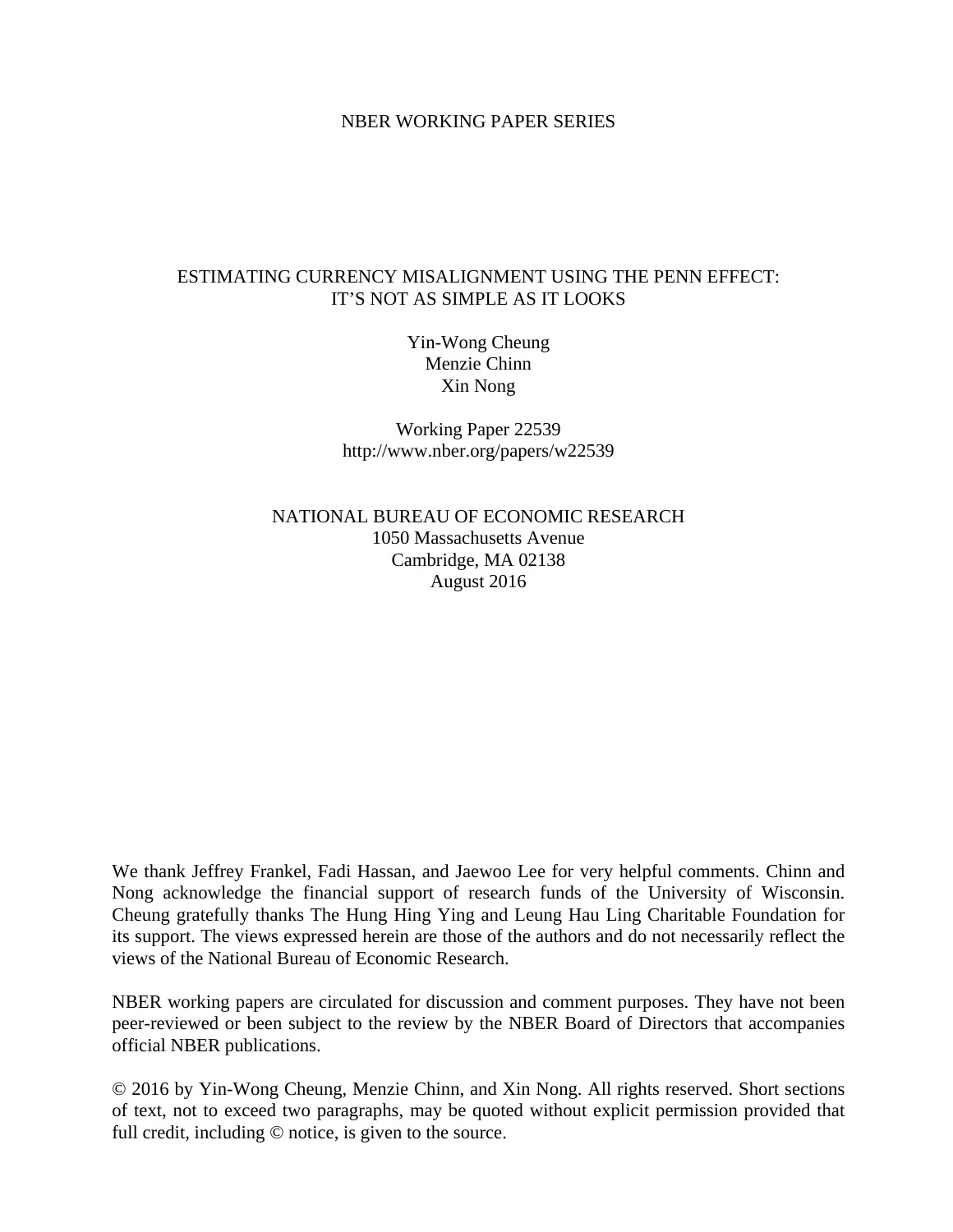Estimating Currency Misalignment Using the Penn Effect: It's Not as Simple As It Looks Yin-Wong Cheung, Menzie Chinn, and Xin Nong NBER Working Paper No. 22539 August 2016 JEL No. F3,F4

### **ABSTRACT**

We investigate the strength of the Penn effect in the most recent version of the Penn World Tables (PWTs). We find that the earlier findings of a Penn effect are confirmed, but that there is some evidence for nonlinearity. Developed and developing countries display different types of nonlinear behaviors. The nonlinear behaviors are likely attributable to differences across countries and do not change when additional control variables are added. We confirm earlier findings of large RMB misalignment in the mid-2000's, but find that by 2011, the RMB seems near equilibrium. While the Penn effect is quite robust across datasets, estimated misalignment can noticeably change from a linear to a nonlinear specification, and from dataset to dataset.

Yin-Wong Cheung Department of Economics and Finance City University of Hong Kong Hong Kong yicheung@cityu.edu.hk

Menzie Chinn Department of Economics University of Wisconsin 1180 Observatory Drive Madison, WI 53706 and NBER mchinn@lafollette.wisc.edu

Xin Nong Robert M. La Follette School of Public Affairs University of Wisconsin 1225 Observatory Drive Madison, WI 53706 xnong@wisc.edu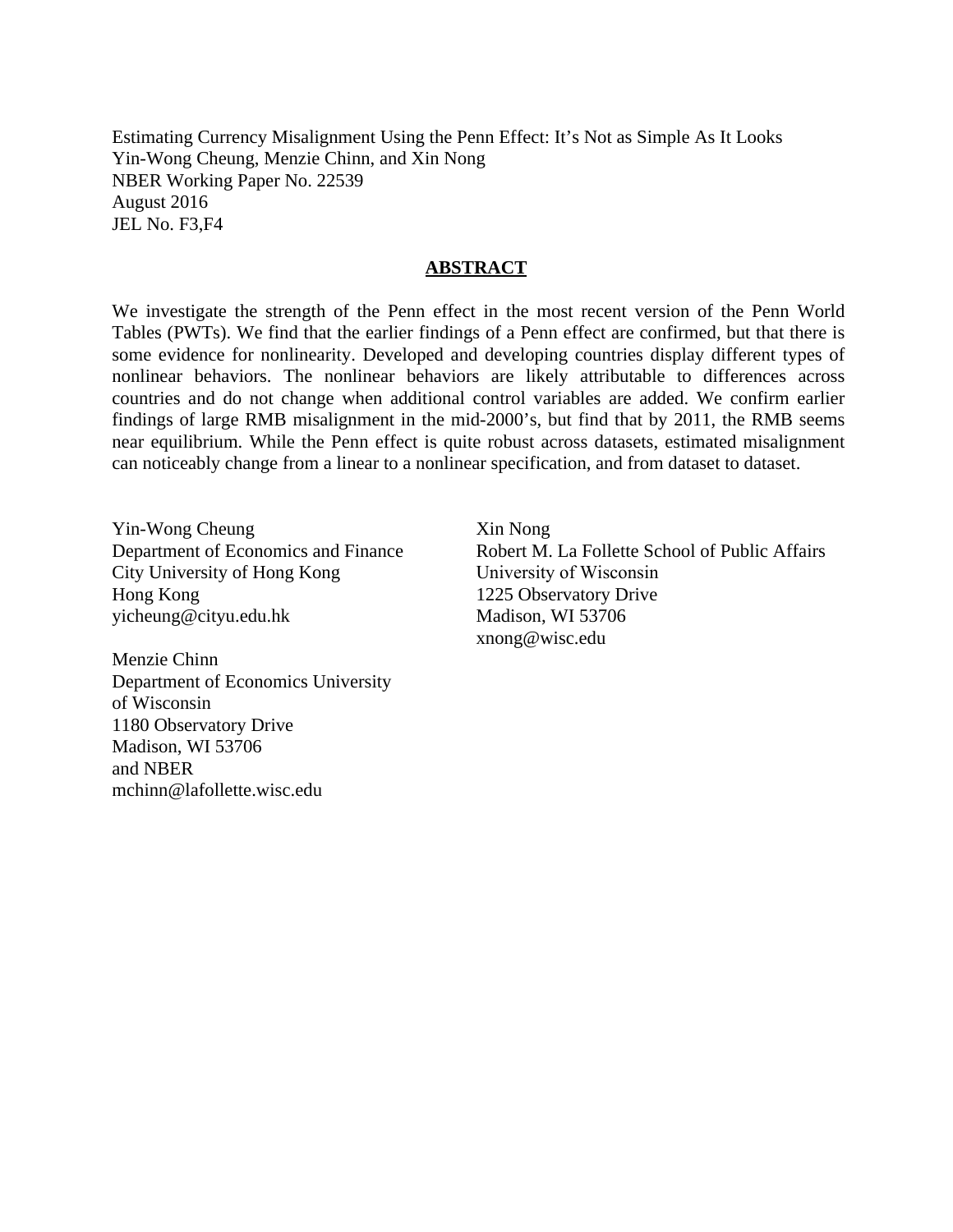#### **1. Introduction**

l

The issue of currency misalignment is a perennial one. As long as countries strive to reallocate aggregate demand in their own favor, disputes will arise regarding the degree to which currency values are "fair". The problem, of course, is what constitutes such a fair value; each different model yields its own valuation.

One key strand of methodologies involves the comparison of price levels as a means of inferring the proper currency value. Absolute purchasing power parity is one particularly simple, and particularly inappropriate, price criterion. After all, the proposition that similar bundles of goods should be equally priced when denominated in a common currency is one of the most frequently violated ones.

A more commonly used criterion is the Penn Effect. One of the most well-documented empirical regularities in the international finance literature, the finding that the price level is higher in countries with a higher per capita income is consistent with a variety of theoretical frameworks, including a Balassa-Samuelson mechanism, and demand side forces including a preference for nontradable goods at higher incomes (i.e., nonhomotheticity). $^{1}$  $^{1}$  $^{1}$ 

In this paper we seek to document whether indeed the Penn effect is as robust as is typically conceived. In particular, testing for the Penn effect has been hampered by the imprecision with which the price data are measured. This means that new versions of the data set can lead to substantially different results.<sup>[2](#page-2-1)</sup> Further, we investigate the presence of a non-linear Penn effect; a quadratic link between income and real exchange rate.

<span id="page-2-1"></span><span id="page-2-0"></span> $1$  The necessary conditions for demand side factors to matter are laid out in De Gregorio, et al. (1994).  $2$  See Chen and Ravallion (2010) for discussion of how the estimated Penn effect various over the different vintages of the International Comparison Project based data sets. Estimates of misalignment also vary depending on vintage, as shown by Cheung, et al. (2007).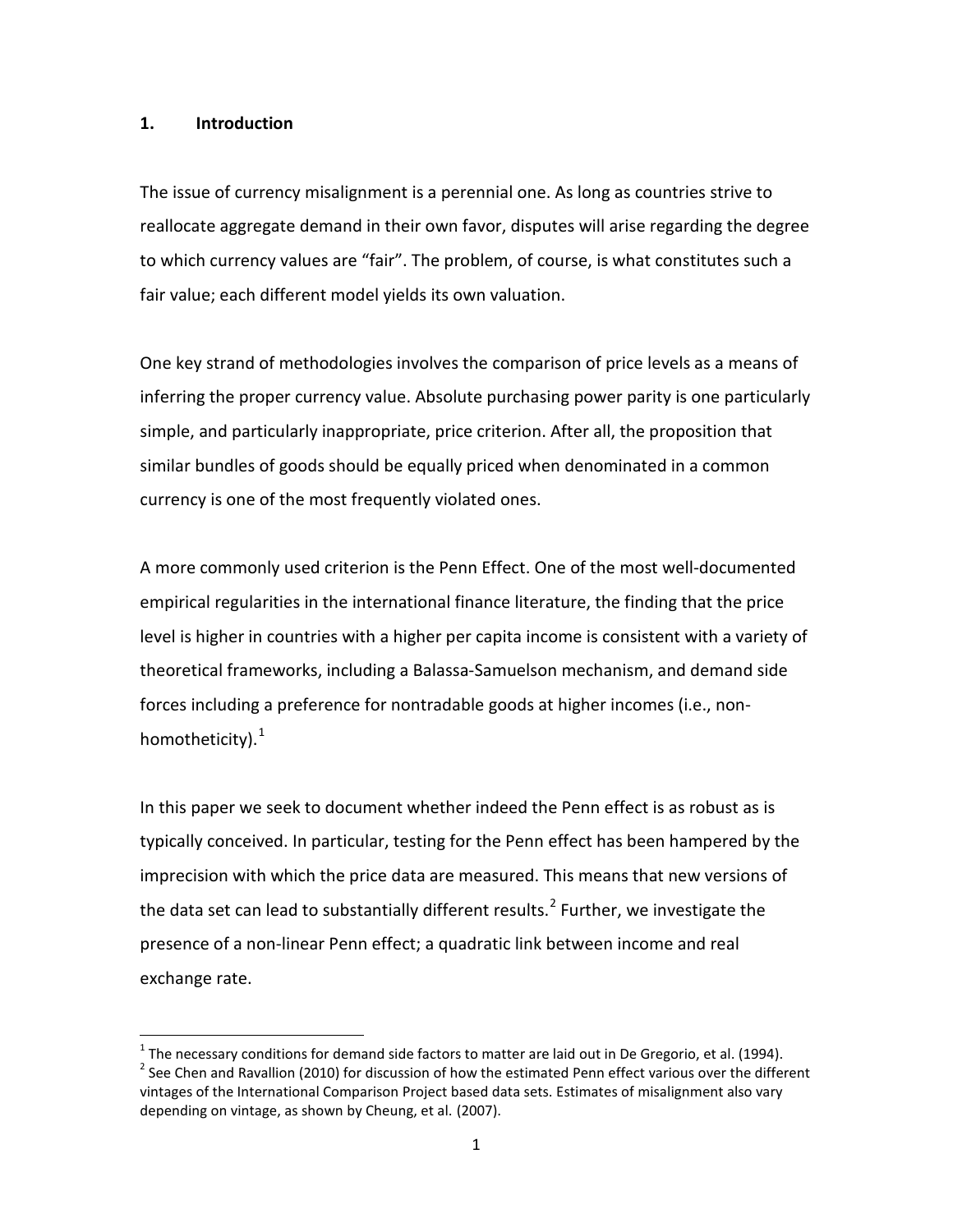To anticipate our results, we find that the elasticity of the relative price level to per capita income is fairly consistently estimated, across data sets. However, there is some evidence that the relationship is nonlinear; a statistically significant quadratic term, implying a U-shaped relationship, is estimated.

The nature of the nonlinearity displayed by the developed and developing economies differs. For the developed economies, the quadratic term implies an inverted U-shaped relationship between real exchange rate and income. The developing economies, on the other hand, display a U-shaped relationship. Additional analyses suggest that the nonlinearity is likely driven by variation across countries rather than by variation within a country. The estimated quadratic term is robust to the addition of select economic covariates in the regressions.

The inclusion of a significant quadratic term, unsurprisingly, has implications for the magnitude of the estimated degree of misalignment. We focus on the example of China as a means of highlighting the point. In terms of the Chinese currency – the renminbi (RMB), it appears that the RMB was fairly valued by 2011. In contrast, the RMB's value was undervalued in 2005, and overvalued in 2014 if, for instance, one uses a one standard error threshold, not so if one uses a conventional two standard error convention. Hence, depending on one's perspective regarding the proper significance level to apply to policy questions, the deviation was statistically significant (Frankel, 2006) or not (Cheung et al*.*, 2007).

#### **2. Background**

At the heart of the debate over the right way of determining the appropriate exchange rate level are contrasting ideas of what constitutes an equilibrium exchange rate, what

2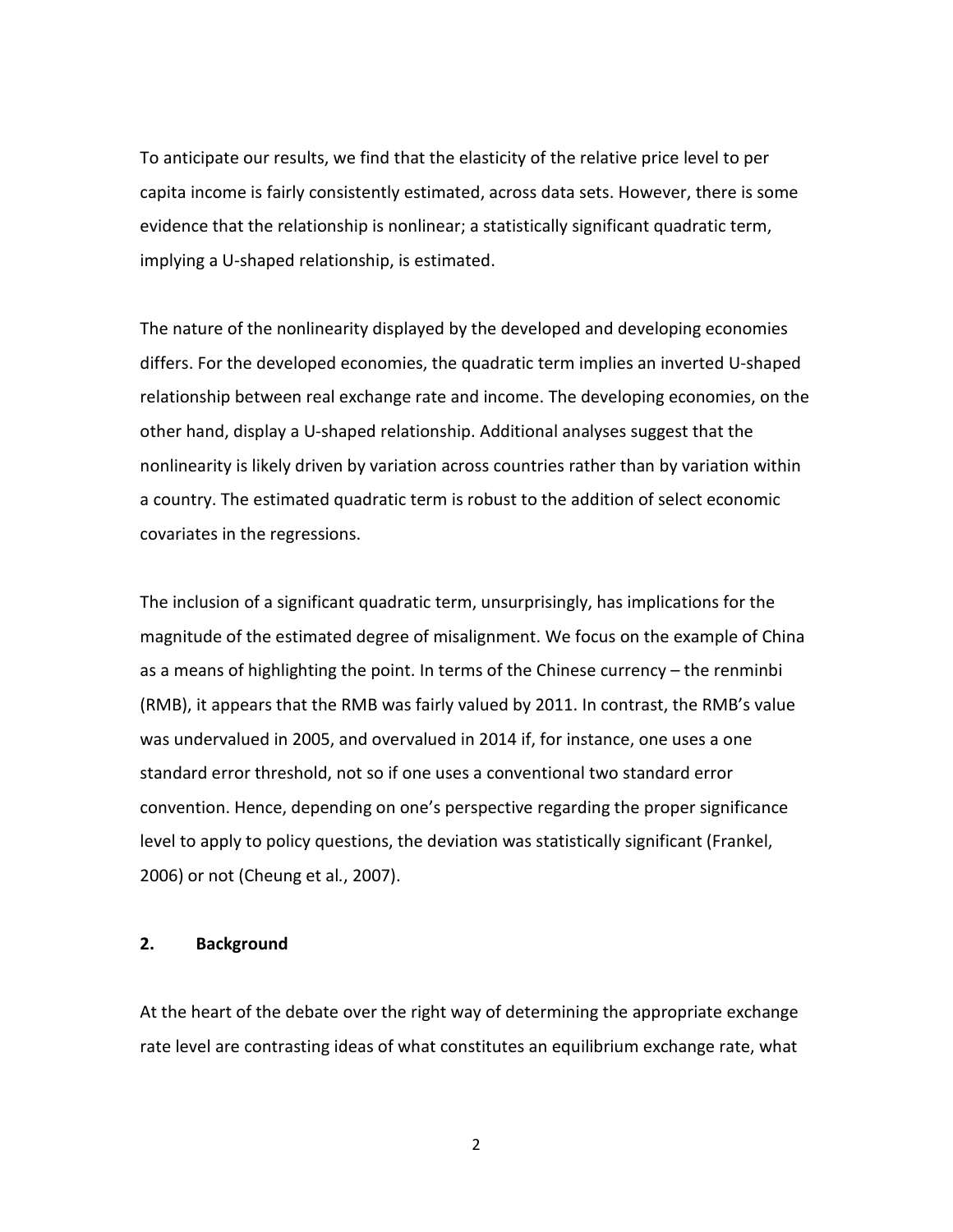time frame the equilibrium condition pertains to, and, not least, what econometric method to implement.

Most of the extant studies fall into some familiar categories, either relying upon some form of relative purchasing power parity (PPP) or cost competitiveness calculation, the modeling of deviations from absolute PPP, a composite model incorporating several channels of effects (sometimes called behavioral equilibrium exchange rate models), or flow equilibrium models. These alternative approaches are reviewed in, for example, Cheung et al. (2007, 2010a).

In this study, we appeal to a simple, and apparently robust, relationship between the real exchange rate and *per capita* income. We then elaborate the analysis by stratifying the data by level of income, and by adding in other variables that might alter one's assessment of the fundamental equilibrium level of the exchange rate.<sup>[3](#page-4-0)</sup>

First, we consider the basic framework of analysis. Consider the law of one price, which states that the price of a single good should be equalized in common currency terms (expressed in logs):

$$
p_{i,t} = s_t + p_{i,t}^* \tag{1}
$$

where  $s_t$  is the log exchange rate,  $p_{i,t}$  is the log price of good *i* at time *t*, and the asterisk denotes the foreign country variable. Summing over all goods, and assuming the weights associated with each good are the same in both the home country and foreign country basket, one then obtains the absolute purchasing power parity condition:

$$
p_t = s_t + p_t^* \tag{2}
$$

 $\overline{\phantom{a}}$ 

<span id="page-4-0"></span> $3$  Dunaway, et al. (2009) conduct an extensive analysis, highlighting the sensitivity of the results to differing assumptions.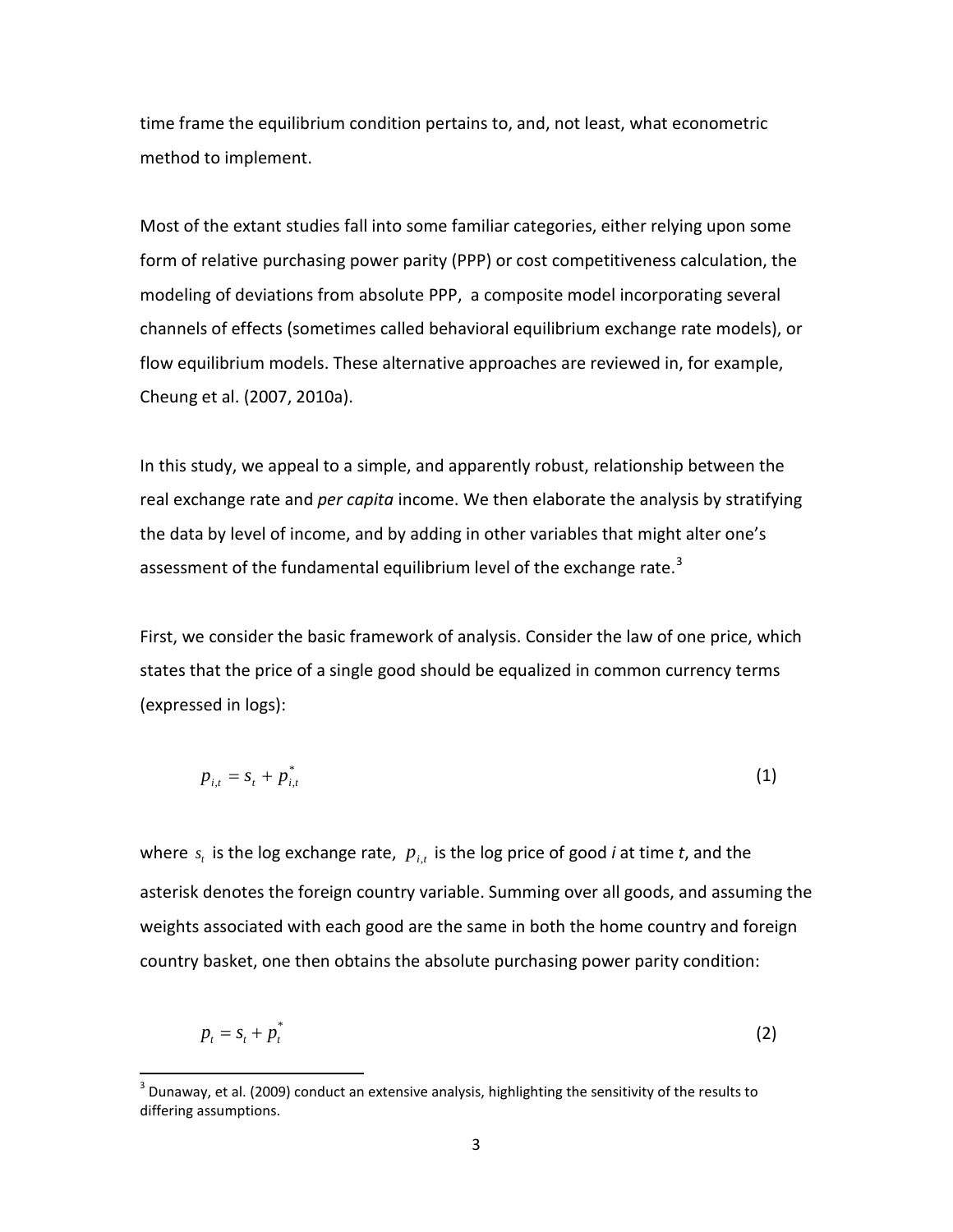where for simplicity assume *p* is a arithmetic average of individual log prices. As is well known, if the weights differ between home and foreign country baskets (let's say production bundles), then even if the law of one price holds, absolute purchasing power parity need not hold.

The "price level" variable in the PWTs (Summers and Heston, 1991), and other purchasing power parity exchange rates, attempt to circumvent this problem by using *prices* (not price indices) of goods, and calculating the aggregate price level using the same weights. Assume for the moment that this can be accomplished, but that some share of the basket  $(\alpha)$  is nontradable (denoted by N subscript), and the remainder is tradable (denoted by T subscript). Then:

$$
p_t = \alpha p_{N,t} + (1 - \alpha) p_{T,t} \tag{3}
$$

By simple manipulation, one finds that the "relative price level" is given by (the inverse of the real exchange rate, conventionally defined):

$$
r_{t} \equiv -(s_{t} - p_{t} + p_{t}^{*}) = -(s_{t} - p_{T,t} + p_{T,t}^{*}) + \alpha [p_{N,t} - p_{T,t}] + \alpha [p_{N,t}^{*} - p_{T,t}^{*}] \tag{4}
$$

Rewriting, and indicating the first term in (parentheses), the intercountry price of tradables, as  $r_{T,t}$  and the intercountry relative price of nontradables as  $\omega_t =$  $[p_{N,t} - p_{T,t}] - [p_{N,t}^* - p_{T,t}^*]$  $p_{_{N,t}} - p_{_{T,t}} \rbrack - \lbrack p_{_{N,t}}^* - p_{_{T,t}}^* \rbrack$  , leads to the following rewriting of (4):

$$
r_t = r_{T,t} + \alpha \omega_t \tag{4'}
$$

This expression indicates that the real price level can rise as changes occur in the relative price of traded goods between countries, or as the relative price of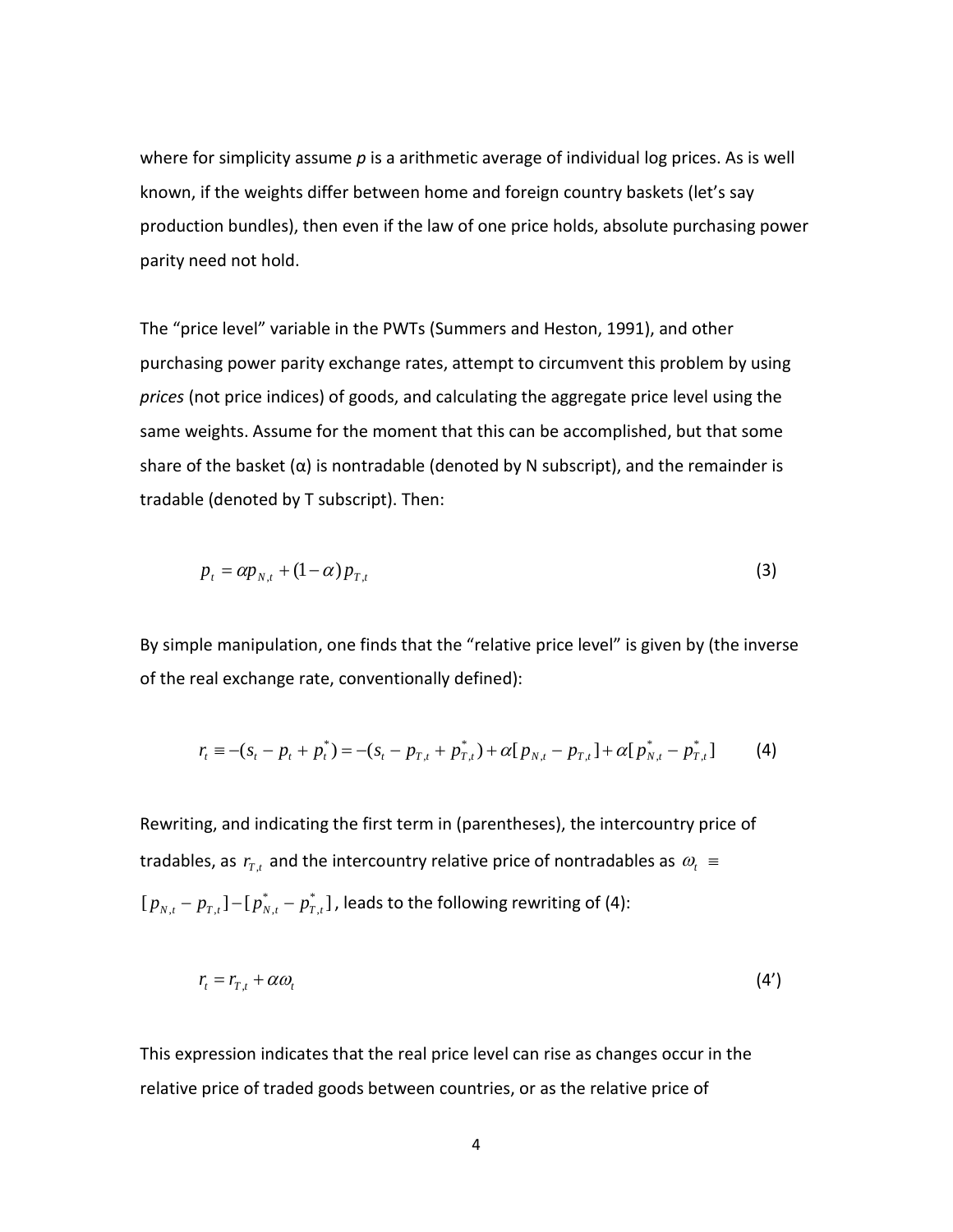nontradables rises in one country, *relative to another*. In principle, economic factors can affect one or both.

Most models of the real exchange rate can be categorized according to which specific relative price serves as the object of focus. If the relative price of nontradables is key, then the resulting models – in a small country context – have been termed "dependent economy" (Salter, 1959, and Swan, 1960) or "Scandinavian" model. In the former case, demand side factors drive shifts in the relative price of nontradables. In the latter, productivity levels and the nominal exchange rate determine the nominal wage rate, and hence the price level and the relative price of nontradables. In this latter context, the real exchange rate is a function of productivity (Krueger, 1983: 157). Consequently, the two sets of models both focus on the relative nontradables price, but differ in their focus on the source of shifts in this relative price. Since the home economy is small relative to the world economy (hence, one is working with a one-country model), the tradable price is pinned down by the rest-of-the-world supply of traded goods. Hence, the "real exchange rate" in this case is ( $p^N$ - $p^7$ ).

By far dominant in this category are those that center on the relative price of nontradables. These include the specifications based on the approaches of Balassa (1964) and Samuelson (1964) that model the relative price of nontradables as a function of sectoral productivity differentials, including Hsieh (1982), Canzoneri, Cumby and Diba (1999), and Chinn (2000a). They also include those approaches that include demand side determinants of the relative price, such as that of DeGregorio, Giovannini and Wolf (1994). They observe that if consumption preferences are not homothetic and factors are not perfectly free to move intersectorally, changes in *per capita* income may result shifts in the relative price of nontradables.

This perspective provides the key rationale for the well-known positive cross-sectional relationship between relative price level and relative *per capita* income levels. We

5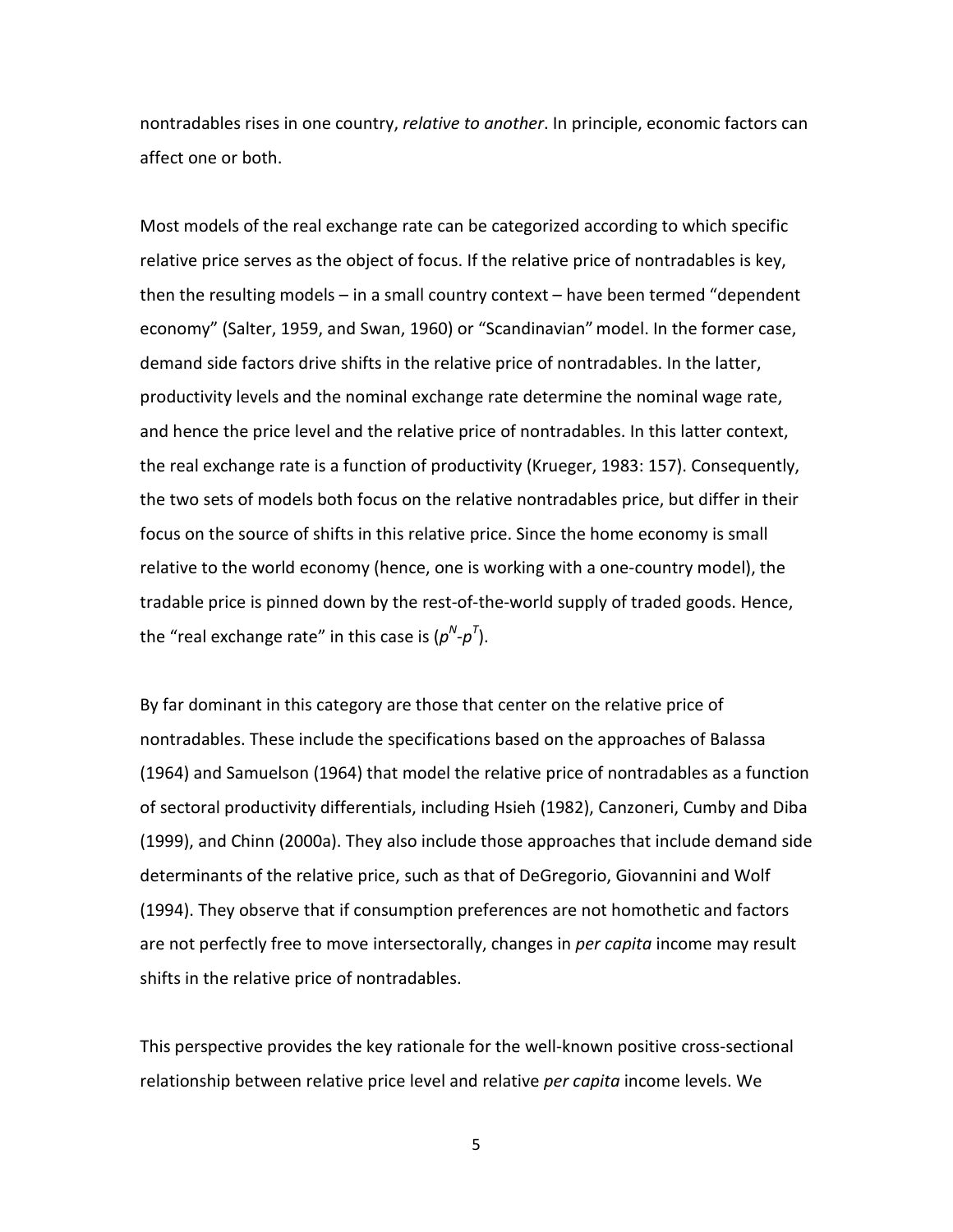exploit this relationship to determine whether the Chinese currency is undervalued. Obviously, this approach is not novel; it has earlier been implemented by Frankel (2006) and Coudert and Couharde (2007). However, we will expand this approach along several dimensions. First, we augment the approach by incorporating the time series dimension.<sup>[4](#page-7-0)</sup> Second, we consider both linear and quadratic income effects. Third, we explicitly characterize the uncertainty surrounding our determinations of currency misalignment. Fourth, we examine the stability of the relative price and relative *per capita* income relationship using a) subsamples of certain country groups and time periods, and b) control variables.

It is important to clarify the nature of "equilibrium" we are associating with our measure of the "normal" exchange rate level. Theoretically, the equilibrium exchange rate in the Balassa-Samuelson approach is the one that is consistent with both internal and external balances. In reality, however, the co-existence of internal and external balances is not guaranteed. Thus, the estimated exchange rate measure is properly interpreted as a long-run measure and is ill-suited (on its own) to analyzing short run phenomena.<sup>[5](#page-7-1)</sup>

#### **3. Data and Estimates**

#### *3.1 Data*

 $\overline{\phantom{a}}$ 

We rely upon price level and per capita income data, primarily derived from the PWT 8.1 (Feenstra, et al., 2013). The two most widely used sources in international macroeconomics are PWTs and the World Development Indicators (WDI), both of which are underpinned by the International Comparison Program (ICP). The ICP is a global statistical enterprise involving 199 countries. The goal of the ICP is to provide

<span id="page-7-0"></span> $4$  Coudert and Couharde (2007) implement the absolute PPP regression on a cross-section, while their panel estimation relies upon estimating the relationship between the relative price level to the relative tradables to nontradables price index.

<span id="page-7-1"></span><sup>&</sup>lt;sup>5</sup> Frankel (2006) discusses whether one can speak of an "equilibrium exchange rate" when there is more than one sector to consider.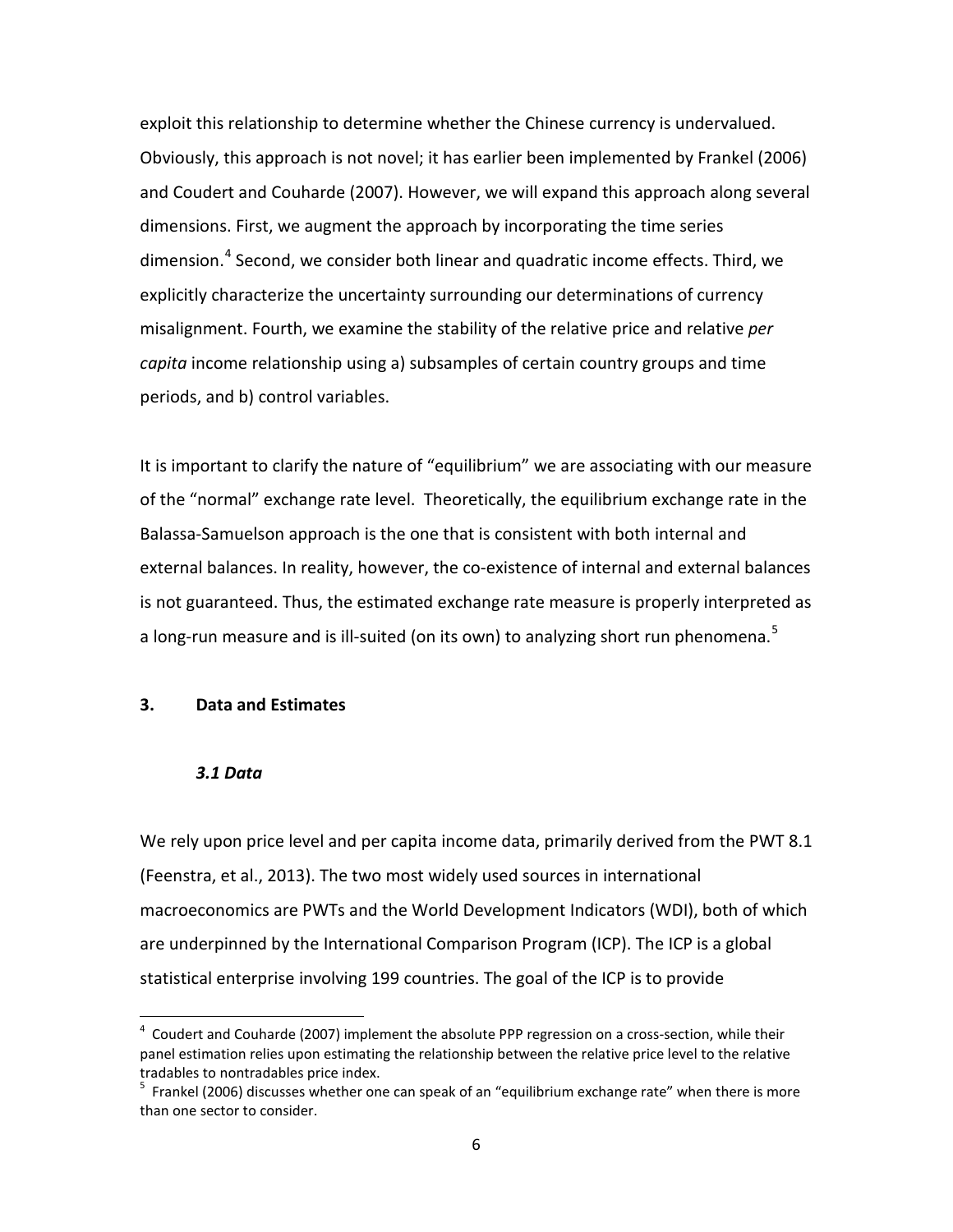comparable data on the level of GDP and its components across countries. It specifically aims to provide estimates of PPP. The PWT8.1 and the most recent WDI are based on ICP 2011, which involved 177 participating economies (World Bank, 2015). However, PWT and WDI differ in numerous ways. Basically, WDI adheres closely to the methodology adopted by ICP.  $^6$  $^6$  The differences between the two sources suggest that users should keep cautious when trying to draw conclusions from either source (Ram and Ural, 2014). Consequently, we compare the results derived from PWT8.1 with the results from WDI and also PWT7.0 as robustness checks.

As noted by Feenstra et al. (2013), for over four decades, various incarnations of the PWTs have provided information regarding GDP and its components in a manner that can be compared over across countries, and over time. In principle, the price of the same bundle of goods and services is reported. Our basic dataset encompasses 158 countries over the  $1970 - 2011$  $1970 - 2011$  $1970 - 2011$  period.<sup>7</sup>

We estimate the Penn Effect relationship between the national price level (where the US level is normalized to 1) and the relative per capita income ratio ( $\overline{US}$  to country I to the US). Note that, under the ICP nomenclature, the national price level refers to a relative price, which is the inverse of the real exchange rate. We, for brevity, also call it price level. The regression equation can be represented by equation (5):

$$
r_{i,t} = \beta_0 + \beta_1 y_{i,t} + u_{i,t} \tag{5}
$$

l

<span id="page-8-0"></span> $6$  PWT uses the Geary-Khamis (GK) procedure to go from the basic heading level to consumption and investment and the GK procedure to combine these to total GDP, while WDI uses the GK procedure in most regions and the Iklé-Dikhanov-Balk (IDB) procedure in Africa (Feenstra, et al., 2013). GK procedure will tend to understate PPPs in poor countries and thus the prices it gets could be biased towards rich country prices (Deaton and Heston, 2010).<br><sup>7</sup> The PWT 8.1 covers 167 countries over the 1950 – 2011 period. For our analysis, we exclude small

<span id="page-8-1"></span>countries and oil exporters with extreme values. We also take out countries that suffer from hyperinflation. Including the extreme observations in the regressions does not change the results, which is available upon request. Excluded countries include: Bahrain, Bermuda, Brunei, El Salvador, Equatorial Guinea, Kuwait, Qatar, Oman, Saudi Arabia, Slovenia in 1990, and Zimbabwe from 2008-2011.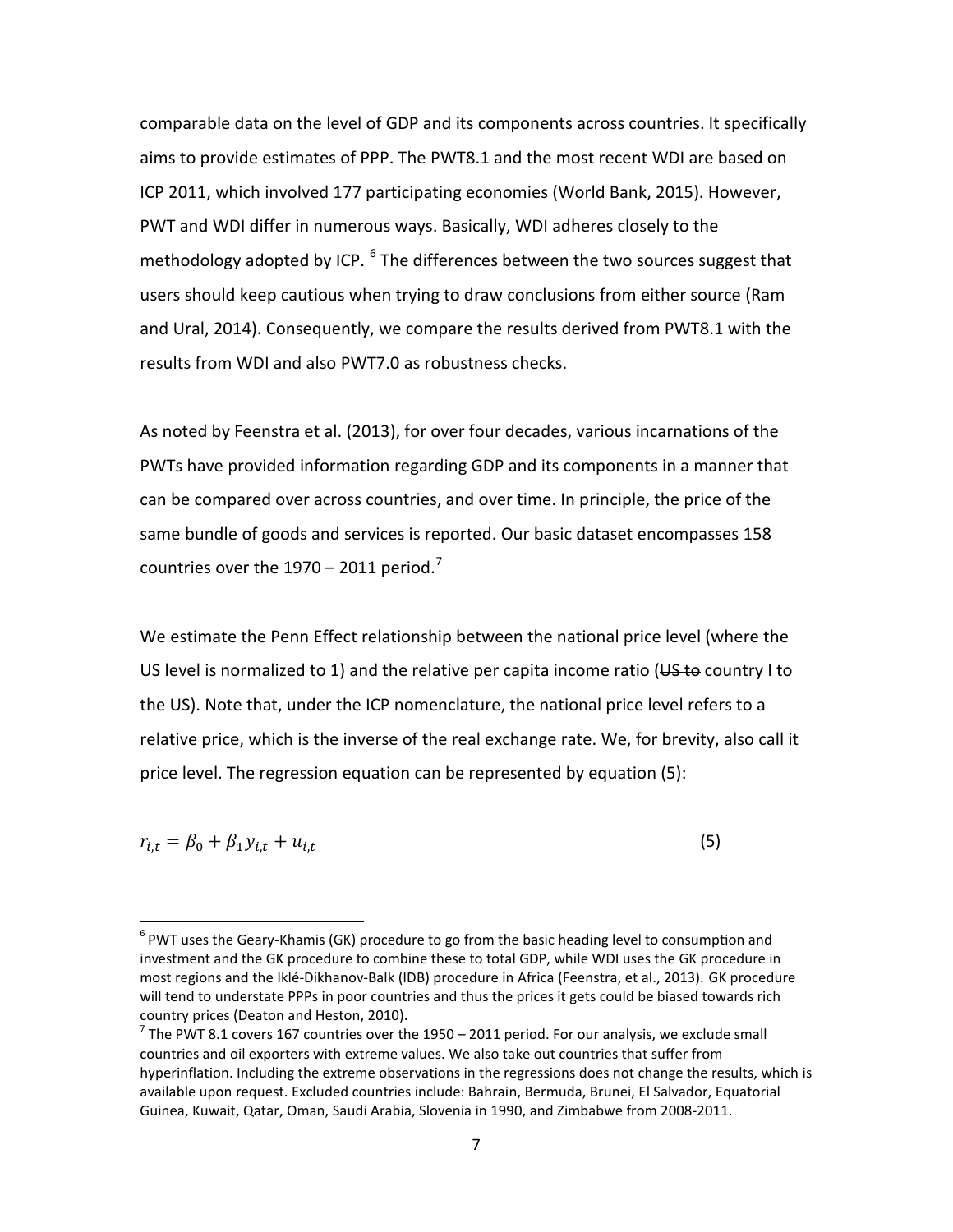where  $r$  is the log national price level, and  $y$  is per capita income relative to the United States. Because of missing observations, the panel is unbalanced. We investigate a variety of specifications, including allowing for fixed effects, nonlinearities, and additional covariates.

#### *3.2 The Basic Bivariate Results*

The full sample scatter plot is shown in Figure 1. A quick glance confirms, even the data are quite dispersed, the positive relationship that has been repeatedly found in previous studies. We first estimate the real exchange rate—income relationship using a pooled time-series cross-section (OLS) regression. The results are reported in table 1. A pooled OLS regression forces the intercepts across countries to be the same, and assumes that the error term is distributed identically over the entire sample. Results of fixed effects and random effects will be discussed in the next section.

The pooled OLS linear regression for the full sample yields a 0.24 estimate for the elasticity of the price level with respect to per capita income, which is close to previous studies' estimate that ranges from 0.25 to 0.39 using WDI dataset (see Frankel 2006; Cheung et al*.*, 2007). This simple linear model explains 29 percent of the overall variation of price level across countries and over time.

While there is a clear positive association between the price level and relative income, it's not so clear that it's a linear relationship. Adding a quadratic term to the regression yields:

$$
r_{i,t} = \beta_0 + \beta_1 y_{i,t} + \beta_2 y_{i,t}^2 + u_{i,t}.
$$
 (6)

The inclusion of the quadratic term improves the overall fit of the model, which captures 35 percent of the variations of price level. The coefficients for the linear term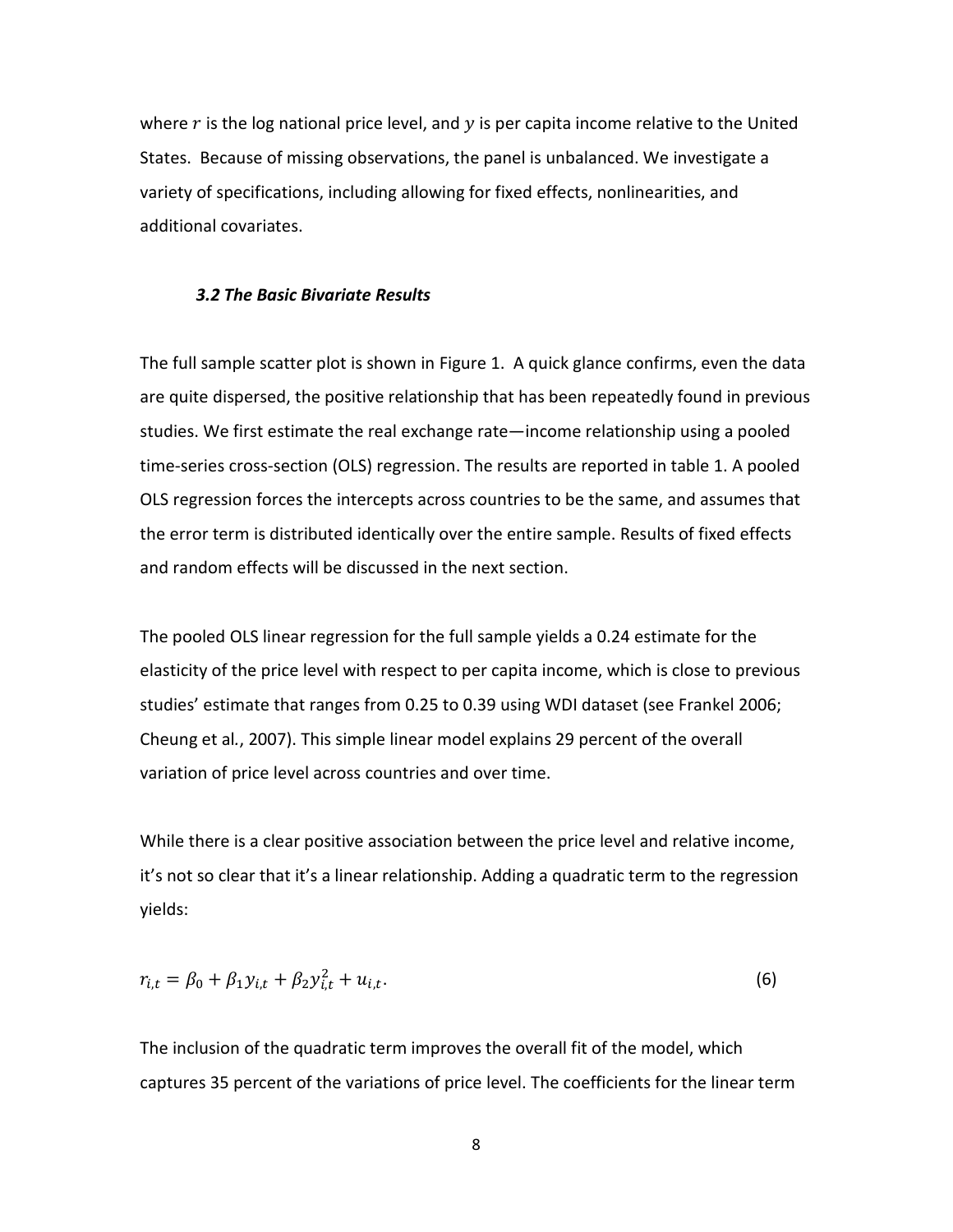and the quadratic term are 0.62 and 0.10 respectively, and are both statistically significant. It suggests that relative price level falls initially and rises afterwards as per capita income increases. The corresponding scatter plot with a quadratic fit that provides a visual U-shaped fit with standard error bands is presented in Figure 2. This non-monotonic relationship between price level and per capita income echoes results in Hassan (forthcoming) and Subramanian and Kessler (2014).<sup>[8](#page-10-0)</sup>

Following Hassan, we also conduct a formal test for the presence of a U shape using the test suggested by Lind and Mehlum (200[9](#page-10-1)). $^9$  The results indicate that absence of a Ushaped relationship can be rejected at the 1 percent level. The extreme point is -3.25, which matches Bangladesh's relative per capita income in 2009. The results of the U-test are reported in Table 1.

This finding of a U-shaped relationship is interesting. One potential explanation, forwarded by Hassan (forthcoming), relies on the concept of structural transformation, à la Chenery and Syrquin (1975). Since poor countries' economies rely heavily on agriculture, which is nontradable at the early stage of development and occupies a large share of expenditure, the productivity growth of agriculture sector reduces the relative price of nontradables, and hence the overall price level.<sup>10</sup>

# *3.3 Robustness Tests: Comparing the Results from PWT 8.1 with PWT 7.0 and WDI*

l

<span id="page-10-0"></span> $^8$  In both studies, the absolute level of per capita income is used instead of relative per capita income.

<span id="page-10-1"></span> $9$  They argue that the test for the exact necessary and sufficient conditions for a U shape requires the slope of the curve is negative at the start and positive at the end of the observed data range. In contrast, the statistical significance of the quadratic term is a weak criterion by which to judge the presence of a Ushaped relationship.

<span id="page-10-2"></span> $10$  Dekle and Ungor (2013), for example, offer an alternative perspective on the role of agriculture sector productivity in assessing the Penn effect.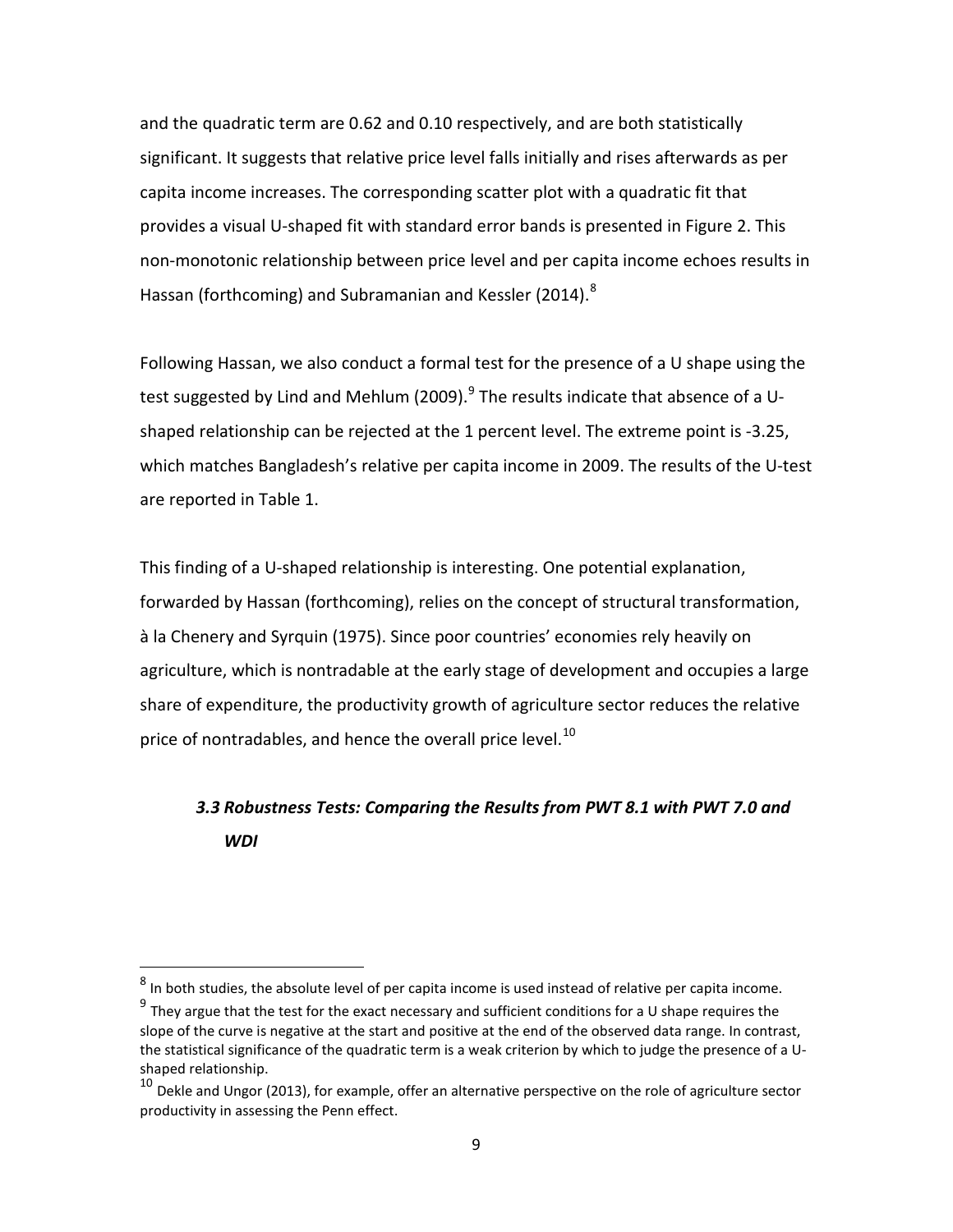The non-monotonic relationship between price level and per capita income has been little discussed in previous literature. That suggests checking the robustness of the coefficient on the quadratic term. In Table 2 we report the results derived from PWT 7.0 and WDI as robustness check. For a clearer comparison, we only maintain a common set of country-year observations in the regressions. Regressions with full sample do not change the primary results.

While the coefficient magnitudes vary across different datasets, the signs of coefficients are consistent, and most importantly, the quadratic terms and the presence of a U shape are statistically significant. The results further provide empirical evidence for the quadratic income effect; price levels decline and then rise as per capita income increases.[11](#page-11-0)

#### *3.4 Stratification by level of development*

l

In the following, for brevity we focus on the PWT 8.1 data set. There is reason to believe, given the results in for example Cheung et al. (2007), Fujii (2015), and Kravis and Lipsey (1987), that the developed and developing economies do not constitute a homogeneous grouping. That finding motivates investigation by stratifying the sample.

The elasticity of the price level with respect to *per capita* income may be different for developing countries and developed countries. For example, the manufacturing-services productivity differential is presumably more pronounced in developing countries, and as a consequence it would make sense that the Balassa-Samuelson effects are more pronounced in developing countries. Nevertheless, Cheung et al. (2007), Fujii (2015),

<span id="page-11-0"></span> $11$  The results are largely unchanged if the analyses are restricted to data associated with benchmark years. Hence, the findings are not driven by interpolated data. On the other hand, what is true is that cross-section estimates of linear and quadratic terms differ between benchmark years (1985, 1993, 2005, 2011), according to an F-test.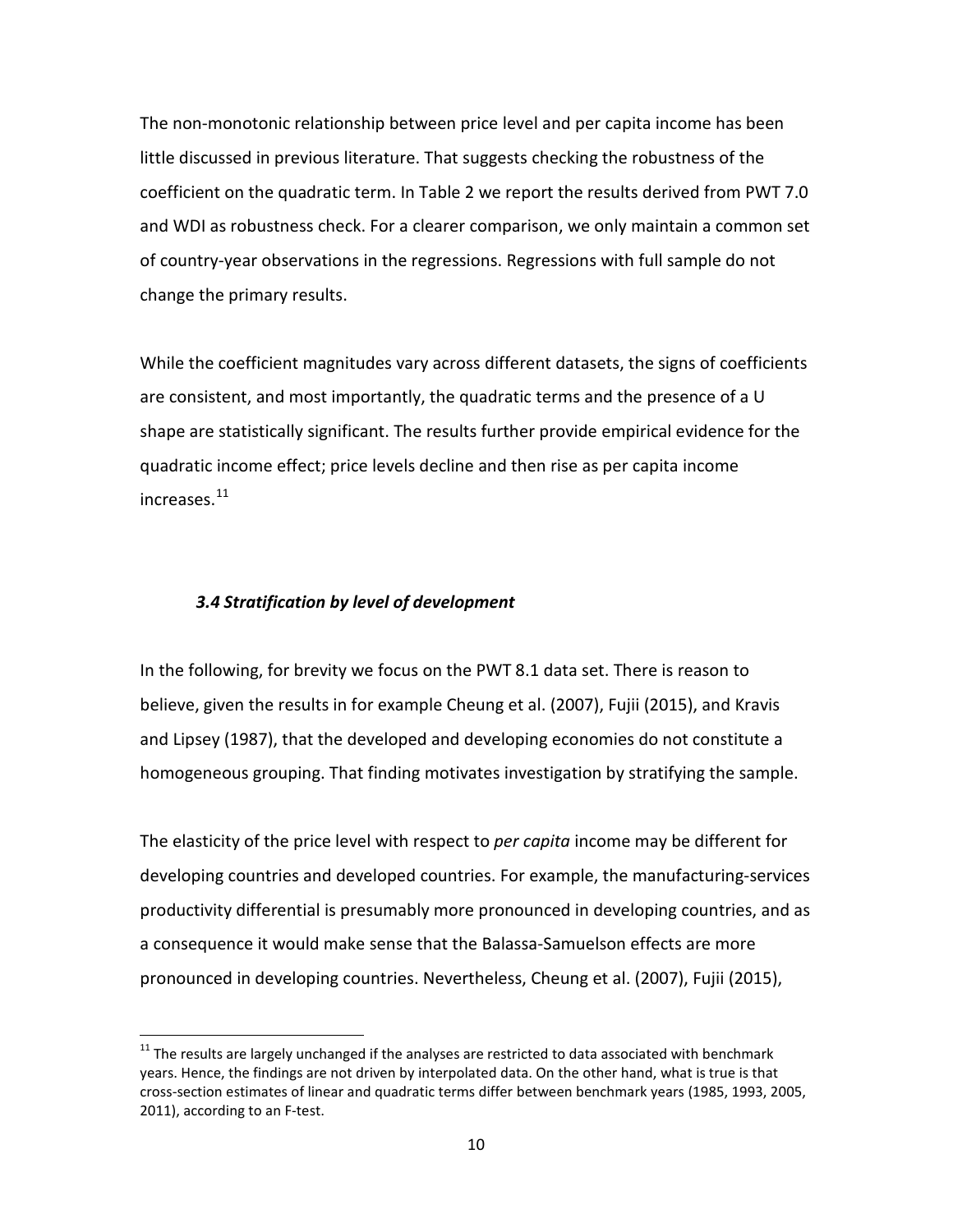and Kravis and Lipsey (1987) indicate that the price elasticity exhibited by developed economies is larger than developing economies. Possibly, the price-income interactions are affected by different factors in these two country groups.<sup>12</sup>

We define developed countries as high-income countries listed by the World Bank in 1990, and fix countries' income status over time. We use 1990 as a reference date since it is roughly halfway through the full sample period.<sup>[13](#page-12-1)</sup> Table 3 reports the results for developing and developed countries. Both the linear and quadratic specifications (columns 35 and 46) fit the data from developed countries better than data from developing countries, according to R-squared statistics.

In the absence of the quadratic term, the slope for developing countries is flatter than that of developed countries; that is, the price level is more sensitive to *per capita* income for developed than for developing countries. The result is consistent with the results in, for instance, Cheung et al. (2007), Fujii (2015), Kravis and Lipsey (1987), and Hassan (forthcoming). One possibility is that the negative relationship between price level and per capita income when income is low – as indicated in the U-shaped curve in Figure 2 - flattens the slope for developing countries. Scatter plots with linear fits for developing and developed countries are presented in figure 3 and figure 4. These figures affirm the relatively "flatness" result for developing countries.

An interesting result is that the quadratic term is statistically significant for both developing and developed countries, but with *different* signs. The data from developing countries display a U-shaped income effect while developed countries an inverted Ushaped one. Scatter plots with quadratic fits for developing and developed countries are presented in figures 5 and 6. The U-shaped income effect for the developing countries is

l

<span id="page-12-0"></span> $12$  The developed and developing economies can also display different patterns of exchange rate misalignment estimates (Cheung and Fujii, 2014a).

<span id="page-12-1"></span> $13$  As a robustness check, we test our results using income status classification in 2011. The results do not change substantively as a consequence of this alternative reference date.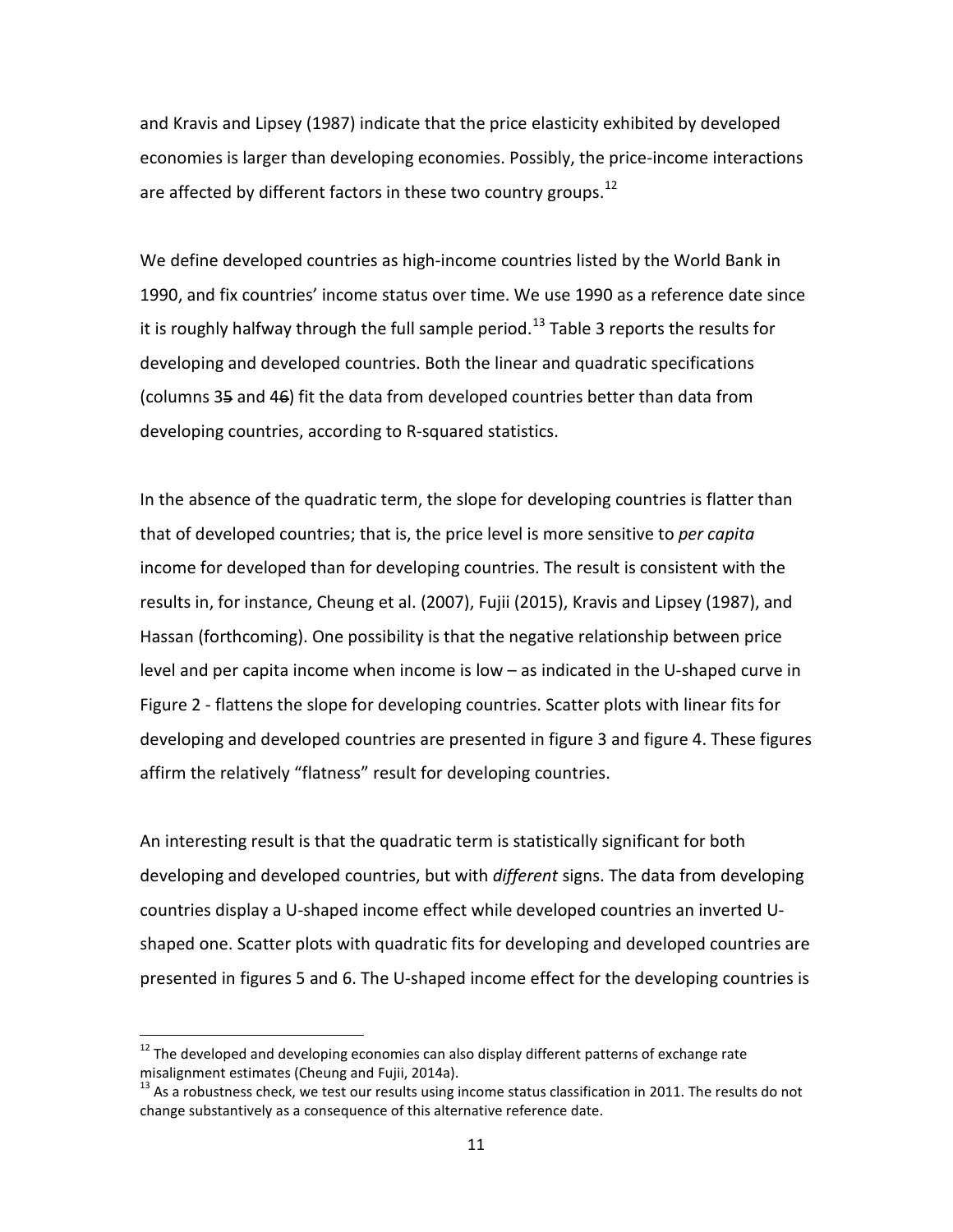visually more obvious than the inverted U-shaped one for developed countries. The formal test indicates that the presence of a U shape for the developing countries is significant at the 1 percent level while the inverted U-shape relationship for developed countries is significant at the 5 percent level.

The quadratic term implies that the elasticity of the price level with respect to *per capita* income depends on the level of GDP per capita. For example, compared to the 0.242 elasticity from the linear specification in Table 1, including the quadratic term decreases the 2011 implied elasticity for Nigeria to 0.109 but increases the implied elasticity for Korea to 0.539.

Since quadratic terms of the data from developed and developing countries have different signs, the nonlinearity effect has different implications for the elasticity of the price level with respect to per capita income for countries at different income levels.

In passing, we note that, in the presence of a quadratic term, the developing countries have a coefficient estimate of the linear income term larger than the developed countries; a reverse of the relative linear income effect displayed under columns (1) and (3). Also, one might think that in the full sample, a higher order relative income term would capture the attenuation of the Penn effect at top income levels. However, the inclusion of a cubic in relative income fails to exhibit statistical significance.

#### **4 Alternative Specifications**

### *4.1 Fixed effects*

One potential problem arising in dealing with cross-country data is unobserved heterogeneity. We employ fixed effects and random effects address this issue. The fixed

12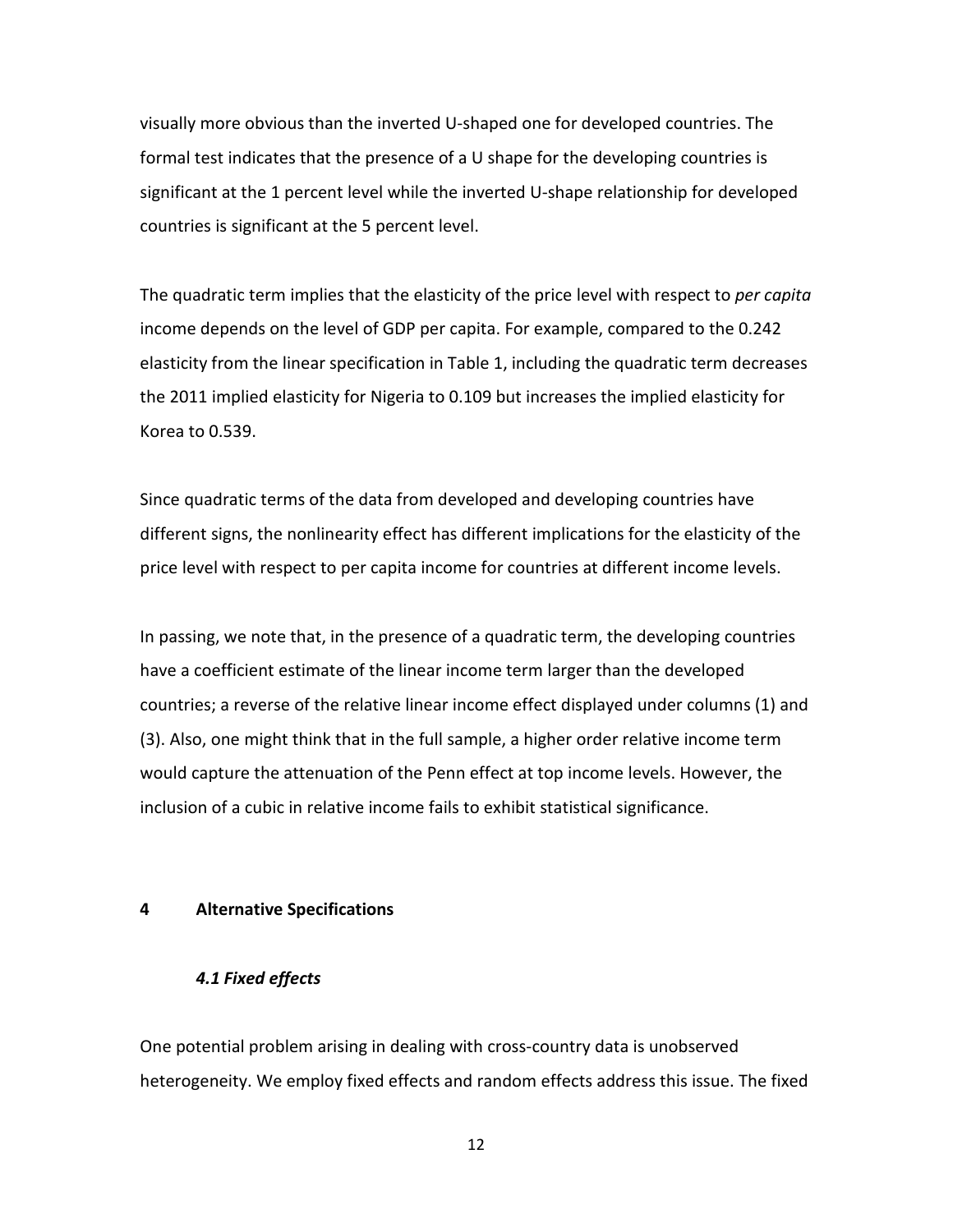effects approach assumes that the individual specific effects are correlated with the independent variables, and random effect approach assumes that the individual specific effects are uncorrelated with the independent variables. The Hausman test, however, rejects the random effects specification. Thus, for brevity Tables 4 and 5 only present results pertaining to fixed effects specifications; Table 4 is for the full country sample and Table 5 is for the income-stratified samples.<sup>[14](#page-14-0)</sup>

The fixed effects within and between estimators provide discernably different income elasticity estimates. At the risk of over-simplification, the within estimator is driven by data variations over time within individual countries, and the between estimator by cross-country differences. Table 4 show that, for the sample including all the economies, estimates from the between specification are qualitatively similar to those in Table 1. The within specification, on the other hand, can yield different and even statistically insignificant estimates.

Apparently, it is the cross-country variation that underpins the observed linear and quadratic Penn effects. Alternatively, we interpret that these results indicate that the Penn effect is more pronounced between countries than within a country during different stages of development. In passing, we note that the between estimator is based on country-average-variables; the averaging process can mitigate country-specify measurement error.<sup>15</sup>

Table 5 shows that the inclusion of within and between features has different implications for data from developed and developing countries. Turning first to the developed economies, one finds that the inclusion of fixed within country effects has

l

<span id="page-14-0"></span> $14$  Another potential problem is serial correlation, as observations in this period within a country may be correlated with observations in the previous period. To address this problem, robust standard errors clustered by countries are used for inference.<br><sup>15</sup> The implications of measurement errors for Penn regression and related misalignment estimation are

<span id="page-14-1"></span>illustrated by Cheung and Fujii (2014a). Further the averaging can alleviate the biases from serial correlation in the data which can affect the within estimator.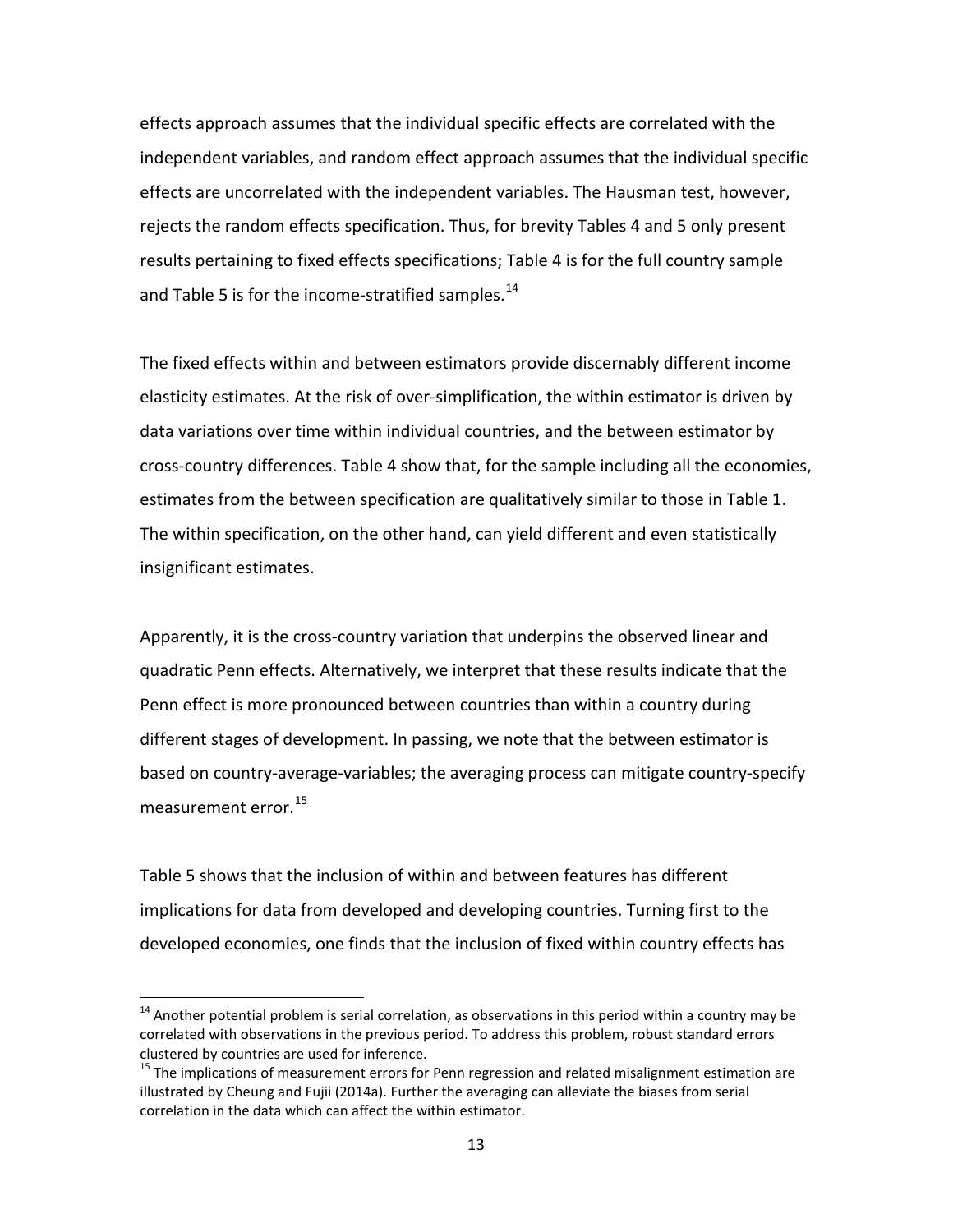little impact on the results for the linear specification. However, the inclusion eliminates the effect of the relative income variables in the quadratic specification. The only statistically significant coefficient is that on the quadratic term, for the between estimator; moreover, the estimated coefficient has a negative sign that is the same as the one in Table 3.

For the developing economies, it is the between specification but not the within specification that gives linear and quadratic income effects similar to the corresponding ones in Table 3. That is, the U-shaped income effect is likely to be driven by differences across developing countries, and is carried over to the sample that has both developing and developed countries.

The specifications with both country and time fixed effects yield results that are qualitatively similar to those in Table 5; they are not reported for brevity, and are available upon request.

### *4.2 Controlling for Economic Factors*

 $\overline{\phantom{a}}$ 

Results in the previous subsection suggest that both the linear and quadratic Penn effects are likely to be a cross-country phenomenon.<sup>[16](#page-15-0)</sup> Are these effects proxies for differences of country characteristics? Are there economic variables that determine what affects the price level? For instance, one commonly heard argument is that the corruption raises prices. Extensive capital control might impede trade and hence price arbitrage. Finally, commodity exporters – in particular oil exporters – might exhibit different price behavior.

We now investigate whether these particular aspects are of measurable importance in the determination of national real exchange rates, and if so, whether our conclusions

<span id="page-15-0"></span> $^{16}$  Note that the so-called Penn effect is documented across cities within a country (Cheung and Fujii, 2014b).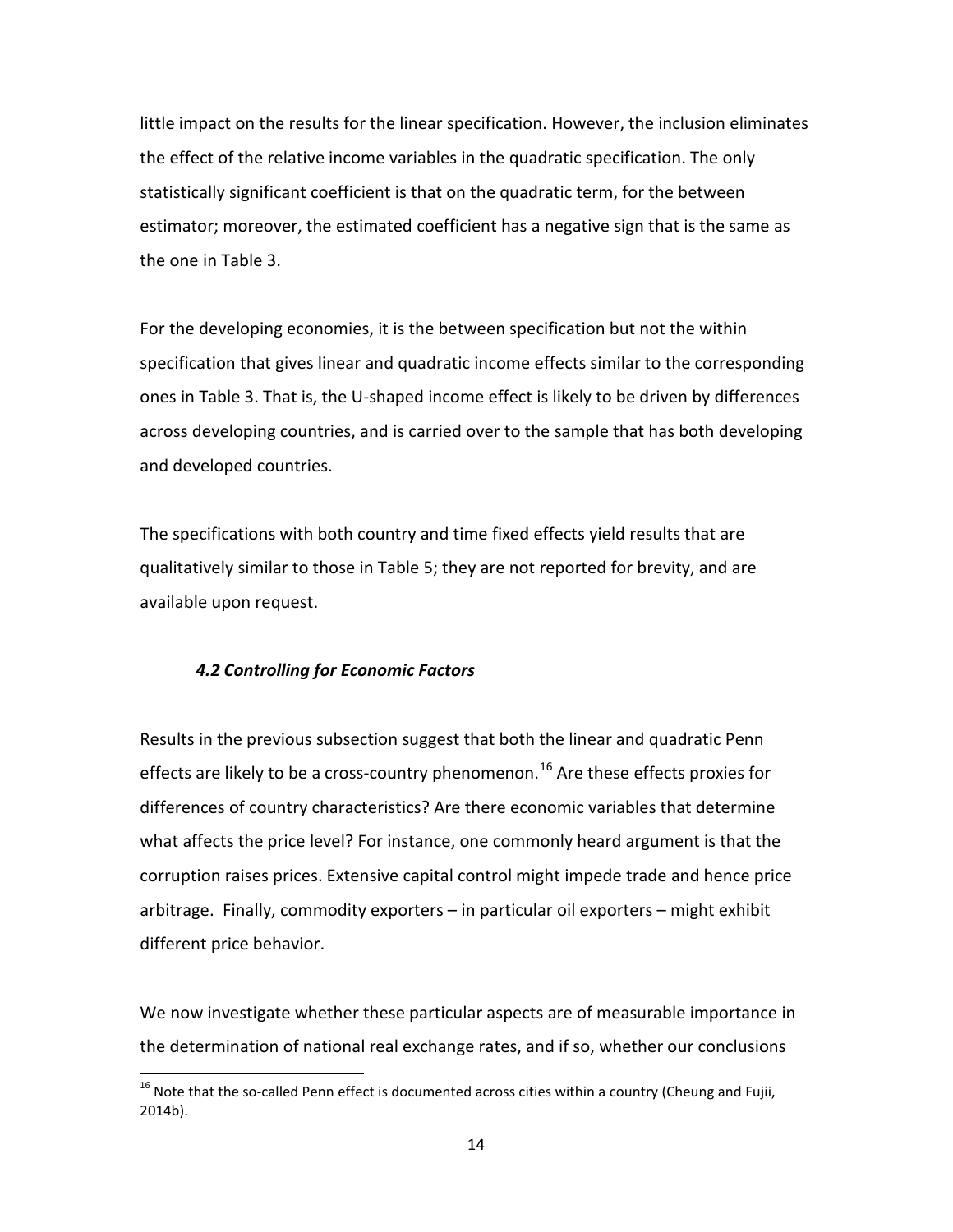regarding RMB misalignment are altered as a consequence. To this end, we consider the following augmented equations:

$$
r_{i,t} = \beta_0 + \beta_1 y_{i,t} + \Gamma X_{i,t} + u_{i,t},
$$
\n(7)

and

$$
r_{i,t} = \beta_0 + \beta_1 y_{i,t} + \beta_2 y_{i,t}^2 + \Gamma X_{i,t} + u_{i,t}.
$$
 (8)

The vector  $X_{i,t}$  contains economic control variables, including an indicator variable for oil exporters, a financial openness measure, a corruption measure, and an interaction term between the last two. The indicator variable takes on a value of "1" for oilexporters. The financial openness variable is the index of capital account openness developed by Chinn and Ito (2006). We use the International Country Risk Guide's (ICRG) Corruption Index as our measure of institutional development (where higher values of the index denote less corruption).

Table 6 presents results of estimating (7) and (8) for the developed and developing countries (columns 1-2, 5-6, respectively). Constrained by data availability, the sample sizes are smaller than those considered in Table 3. The inclusion of these additional explanatory variables does not qualitatively change linear and quadratic income effects reported in Table 3; for instance, a U-shaped income effect and an inverted U-shape are again found, respectively for developing and developed economies.

The astute reader will note some of the income effect estimates are quantitatively different from their counterparts in Table 3. However, it is hard to draw a precise comparison as the sample sizes considered are different in these two tables.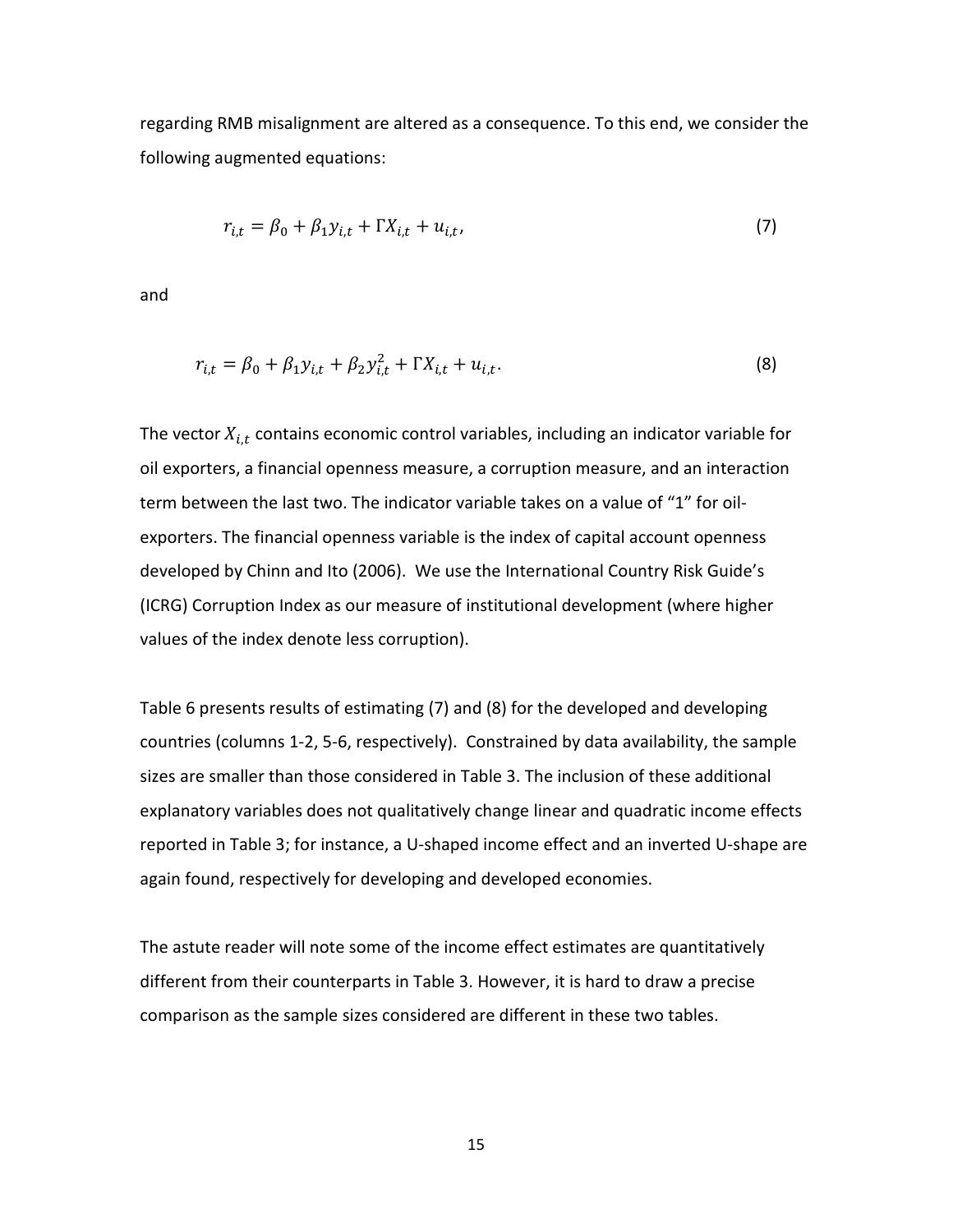For the added variables, only two of our control variables are significant. Interestingly, being an oil-exporter increases the price level for developing countries but has the reverse effect on the price level for developed countries, controlling for other variables. At the same time, in the presence of relatively higher level of corruption, the price level is lower, controlling for other variables. The estimated corruption effect is different from the usual perception that corruption raises price level. Capital account openness and the interaction between corruption and openness do not have significant impact on price level in our results.

The presence of a U shape is less pronounced in the augmented models. The failure to detect a significant U-shaped relationship is partly due to the decrease of the sample size. Also, the position of the extreme point plays a role in the test for a U shape. The minimum for the developing countries is -5.08, but we have few observations to the left of the extremum. For developed countries the extreme point is 0.42, but the number of observations to the right of the extremum is very limited.

In sum, the nonlinear income effect is robust to these control variables, although the test for a U shape now fails to reject the null hypothesis.

One factor omitted from the previous analysis is some measure of intercountry transportation costs. In order to check whether the results are sensitive to this omission, we include remoteness, which is a trade weighted distance measure calculated for several years by UN DESA (2015). There is an additional increment to account for landlocked countries. Since we only have remoteness data for select years, we opt to fix on 2006, and convert the remoteness variable into a binary variable taking on a value of one when the value exceeds 0.75, which matches Nepal's remoteness value in 2006. The results are reported in columns 3 and 4 of Table 6. $^{17}$  $^{17}$  $^{17}$ 

 $\overline{\phantom{a}}$ 

<span id="page-17-0"></span> $^{17}$  Since no advanced economy is "remote" by the criterion we use, the advanced economy results are unchanged.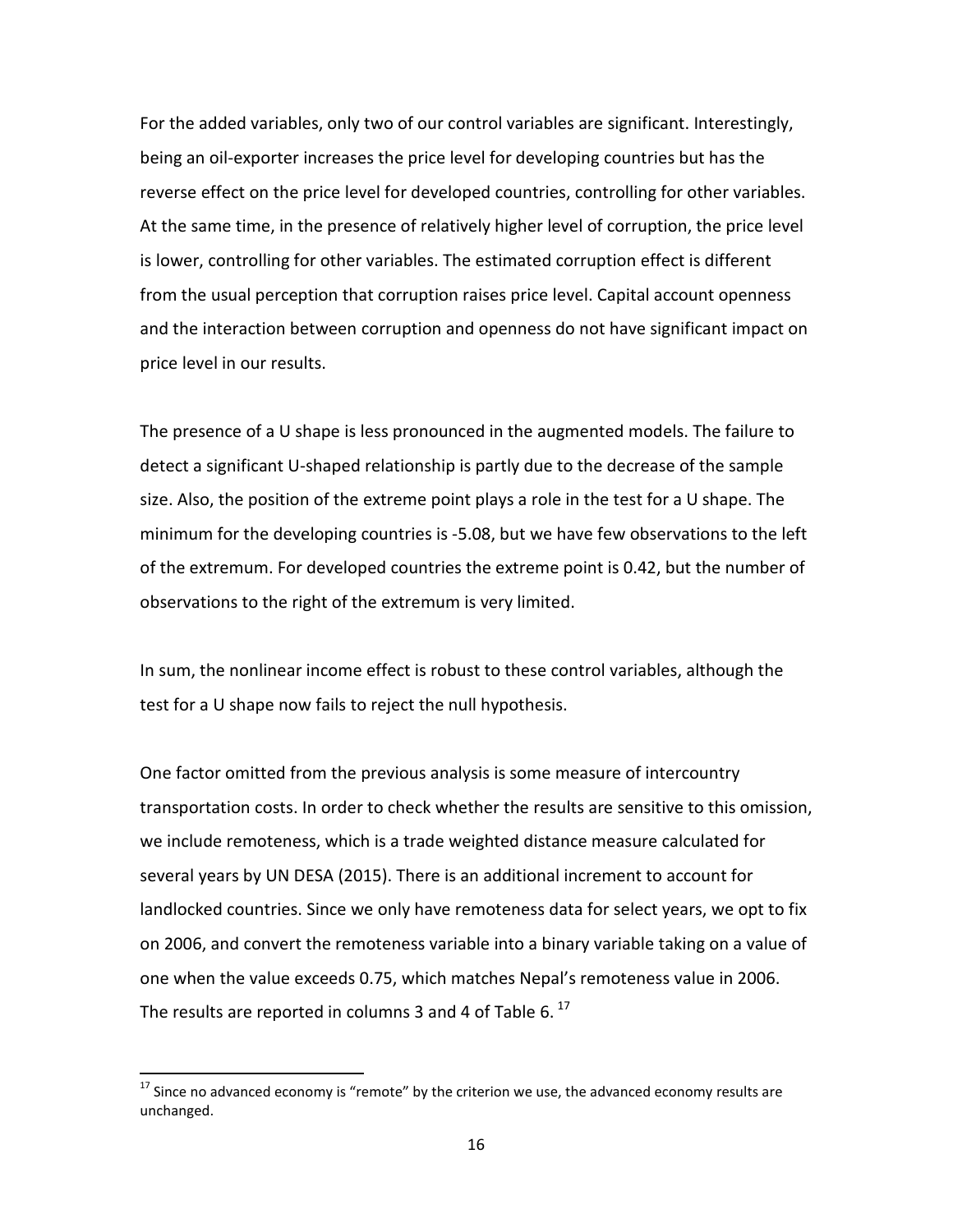The estimated income parameters are largely unchanged, although now the relationship between income and the price level is monotonically increasing.<sup>[18](#page-18-0)</sup> The other coefficients are qualitatively unaffected. However, in line with expectations, remote countries do exhibit substantially higher price levels – by 11%.

### 5 **Estimating Exchange Rate Misalignment**

Studies such as Cheung, Chinn, and Fujii (2010b) and Cheung and Fujii (2014a) show that very different exchange rate misalignment estimates can be obtained from different data vintages, and there is a considerable amount of uncertainty surrounding these estimates. Our exercise highlights another source of uncertainty – the specification uncertainty. Here we use the Chinese currency, the renminbi (RMB), to illustrate the point.

Table 7 reports the estimates of misalignment for the Chinese RMB using the Penn effect as a criterion. The linear and quadratic specifications ((equations (5) and (6)) for the full sample or the sample of developing economies are considered. <sup>[19](#page-18-1)</sup> Misalignment estimates derived from PWT 7.0 and WDI datasets are included to highlight the implications of differences in data vintage and data source. Undervaluation (overvaluation) is indicated by a negative (positive) sign.

One commonality is that an undervaluation is indicated for 2005. That being said, there is considerable disagreement on the extent, even for the linear specification and the full sample: from -23.2% to -61.2% (Panel A). For the quadratic specification (Panel B), the misalignment estimates spread from -5.53% (WDI, developing) to -48.9% (PWT 8.1 developing). Interestingly, a quadratic specification typically generates a RMB

<span id="page-18-0"></span><sup>&</sup>lt;sup>18</sup> The implied turning point is below the lowest income level.

<span id="page-18-1"></span> $19$  To retain comparability with other estimates, we rely on estimates from specifications omitting the remoteness variable.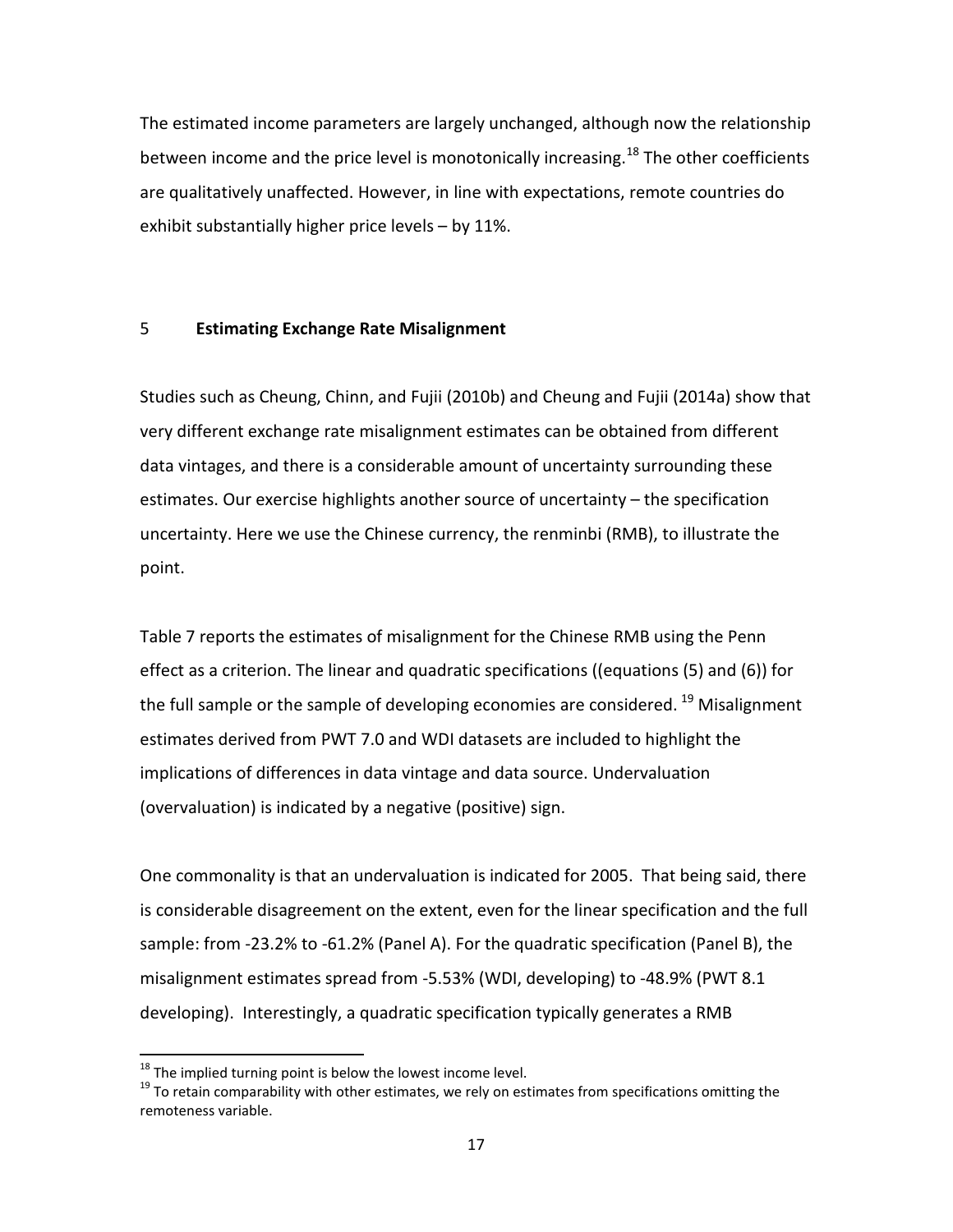*undervaluation* estimate that is smaller than one from a linear specification. It is true for all misalignment estimates presented in Panels A and B of Table 7.

Moving forward to 2009 the year the last data available for all three data sets, the diversity persists. For the linear specification applied to full samples, the estimates ranges from -27.7% to -5.83%. Using the developing sample, one estimate from the WDI suggests the RMB was overvalued by 7.12%. The quadratic specification gives a small level of RMB undervaluation – indeed, the WDI data indicate the RMB was overvalued by more than 10% by 2009 based on either full sample or data from developing countries.

In Figure 3, we show the trajectory of the Chinese RMB over the sample period (in red), against the scatterplot of developing economies from PWT 8.1. The RMB was more than one standard error below predicted in 2005, but already by 2010 the RMB was at predicted. Figure 5 that depicts the situation under the quadratic specification essentially tells a similar story - the RMB is about correctly valued by 2010. In other words, the same inferences are obtained using linear vs. quadratic.

2011 onward, the extent of RMB overvaluation is growing. The WDI data uniformly indicate overvaluation: from 6.97% (2011, full sample) to 27.1% (2014, sample of developing countries). A much milder overvaluation trend is provided by the PWT 8.1 dataset, though.

The possibility of a RMB overvaluation seldom garnered media attention until 2015. In May of that year, the International Monetary Fund stated that the RMB was at a level that is "no longer undervalued." <sup>[20](#page-19-0)</sup> While the "no longer undervalued" assessment was shared by a long-time critic of China's foreign exchange policy (Cline, 2015), this conclusion was not in line with the U.S. Treasury Department, that reiterated its view

 $\overline{a}$ 

<span id="page-19-0"></span><sup>&</sup>lt;sup>20</sup> International Monetary Fund (2015).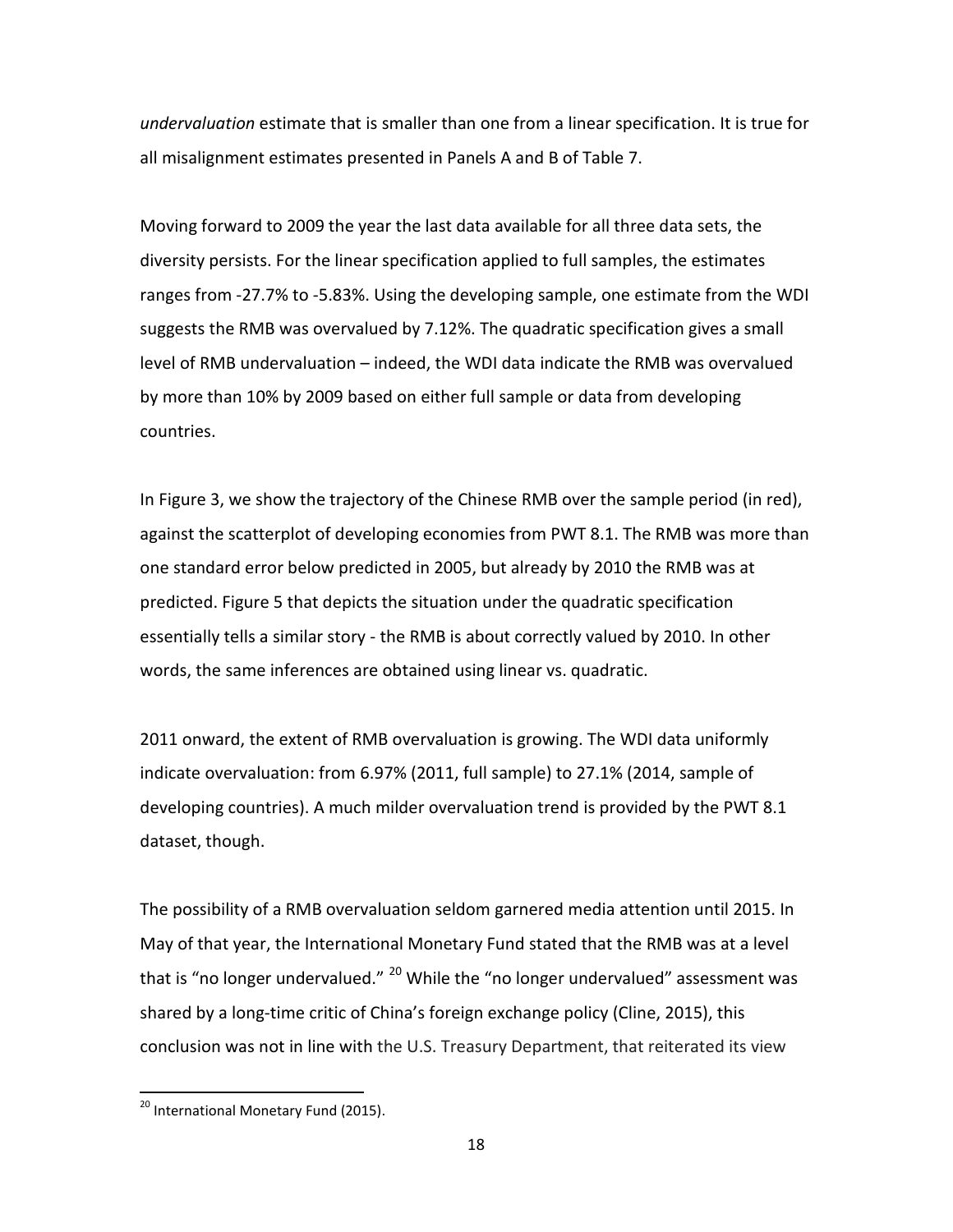that the RMB was still substantially undervalued (U.S. Treasury, 2015); however, no such mention of undervaluation was made in the most recent report (U.S. Treasury, 2016).

Table 8 reports the results when the linear and quadratic models are augmented with control variables. Compared with the estimates in Table 7, the presence of control variables in most cases weakens the evidence of RMB undervaluation (or strengthens the evidence of RMB overvaluation). The evidence of RMB overvaluation in 2011 obtained from the PWT8.1 dataset does not differ substantially from those obtained from Table 7. However, the big differences arise when using the WDI dataset – the RMB was overvalued by more than 30% 2011 and thereafter. Again, quadratic specifications, compared with linear ones tend to yield larger estimates of RMB overvaluation.

From these results, we can infer that, in addition to data vintage and data source, the choice of a linear or a quadratic specification has implications for estimates of exchange rate misalignment. In the case of RMB, a quadratic specification tends to yield a lower level of undervaluation estimate or a larger overvaluation estimate.<sup>[21](#page-20-0)</sup>

### **6 Conclusion**

 $\overline{a}$ 

In this paper we document whether indeed the Penn effect is as robust as is typically conceived. Specifically we assess the presence of a nonlinear Penn effect. We focus on the recently available PWT 8.1 dataset, though results from alternative data sources are also discussed.

We find that the elasticity of the relative price level to per capita income is fairly consistently estimated, across data sets. However, there is some evidence that the

<span id="page-20-0"></span> $21$  The implications for misalignment assessment differs across countries. Cheung and Fujii (2014a), for example, shows misalignment estimates can be affected by a few economic variables and measurement related factors.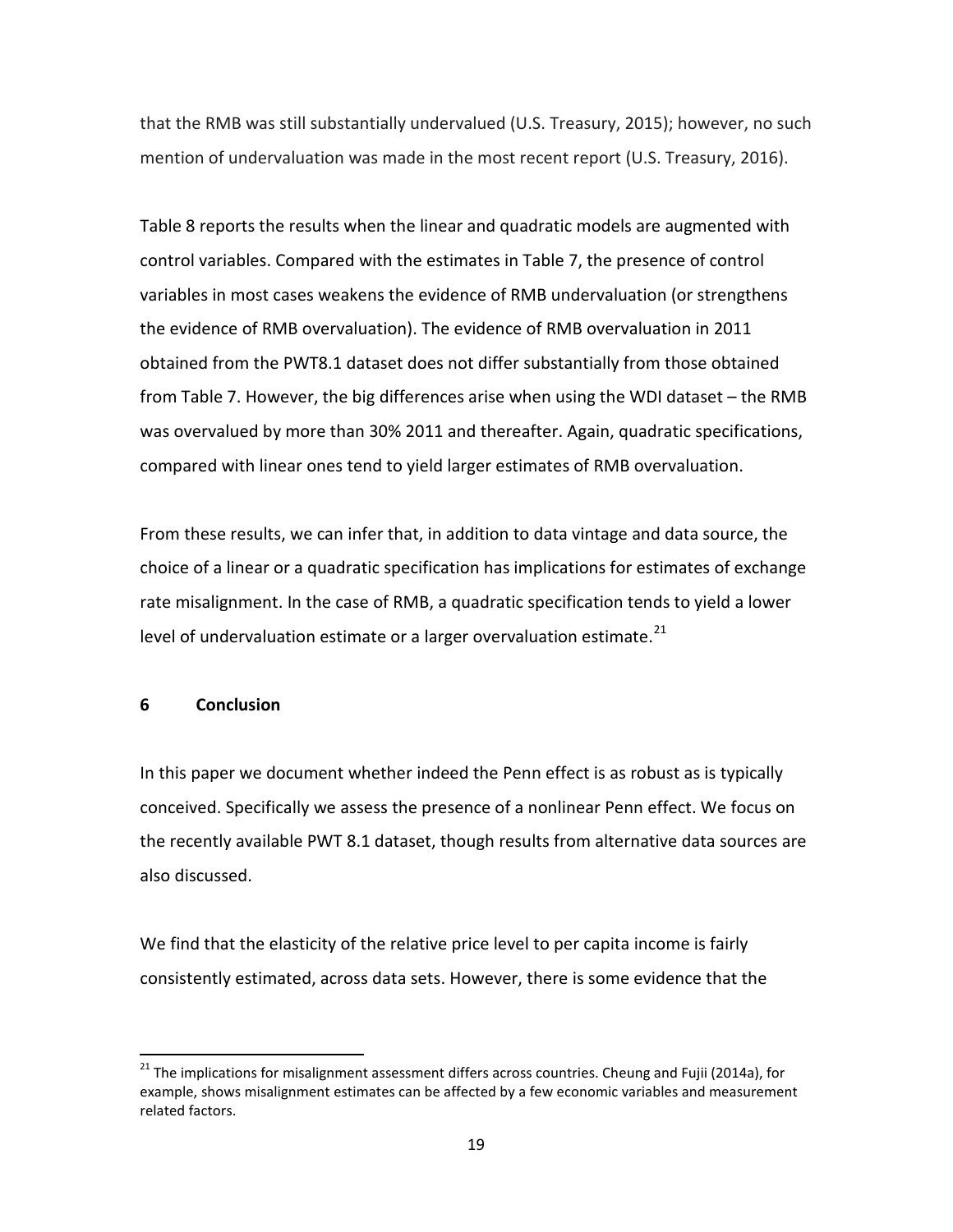relationship is nonlinear; a quadratic term, implying a U-shaped relationship that is apparent from visual inspection of the data.

The nature of the nonlinearity displayed by the developed and developing economies differs. For the developed economies, the quadratic term implies an inverted U-shaped relationship between real exchange rate and income. The developing economies, on the other hand, display a U-shaped relationship. Additional analyses suggest that the nonlinearity is likely driven by variations across countries rather than by changes of data within a country, and is robust to the presence of selected economic covariates in the regression specification.

Our empirical results re-affirm the prevalence of the income and real exchange rate link, which is revealed in different versions of dataset. The documented nonlinear Penn effect; especially the differential nonlinear behaviors exhibited by developed and developing countries, nevertheless, warrants further theoretical and empirical investigations.

While the estimated elasticity is fairly consistently estimated across data sets, the implied degrees of misalignment do differ substantially. In addition to data vintage and data source, the choice of a linear or quadratic Penn effect can affect the assessment of exchange rate misalignment. We focus on the example of China as a means of highlighting these points.

As anticipated, the choice of specification has implications for estimating the degree of misalignment. In the case of China, a quadratic, instead of a linear, Penn effect specification tends to yield weaken (stronger) evidence of RMB undervaluation (overvaluation). Our estimates show that the RMB may have embarked on its overvaluation trend as early as 2011, if not 2009.

20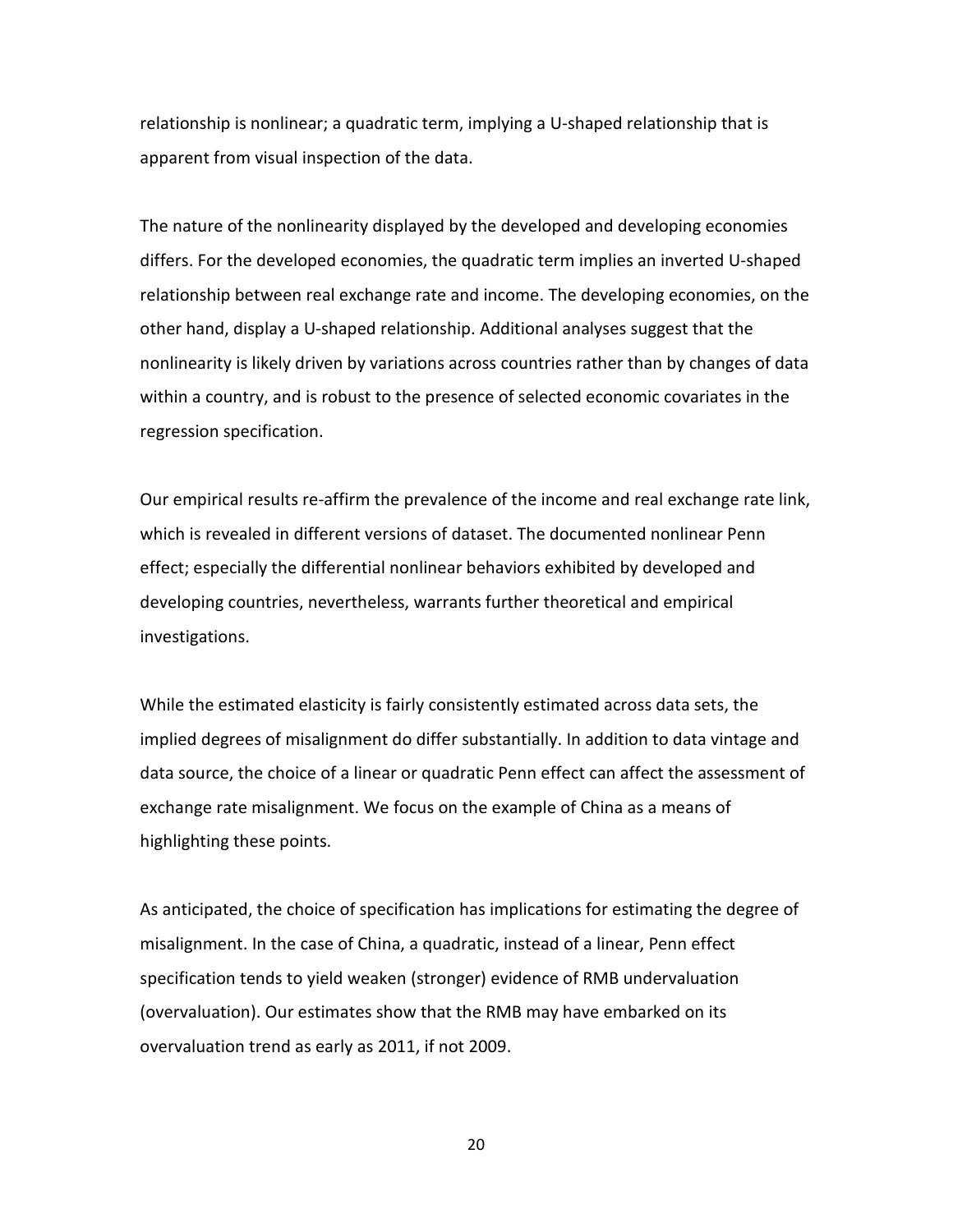In general, our results suggest that particular care must be taken when making inferences regarding the degree of currency misalignment.

#### **Appendix 1: Data and Sources**

The primary source for the data is PWT8.1. A secondary data source is PWT7.0, and the World Bank's Development Indicators. The price level is the price level ratio of PPP converted factor to market exchange rate (PPP/XR), in logs terms and relative to the U.S.

The basic sample drawn from PWT8.1 encompasses 150 countries over the 1970-2011 period. In our statistical analysis, we exclude small countries and oil exporters with extreme values, and countries that experience a bout of hyperinflation. Excluded countries include: Bahrain, Bermuda, Brunei, El Salvador, Equatorial Guinea, Kuwait, Qatar, Oman, Saudi Arabia, Slovenia in 1990, and Zimbabwe from 2008-2011.

The capital controls index is from Chinn and Ito (2006), and the (inverse) corruption index is drawn from the International Country Risk Guide (ICRG).

Remoteness is calculated for 2006, 2009, 2012, and 2015, and is drawn on UN Department of Economic and Social Affairs (2015). We use the 2006 values, and convert the continuous variable into a binary one by converting into a dummy variable the remoteness variable, taking on a value of 1 when remoteness exceeds 0.75, and 0 otherwise.

21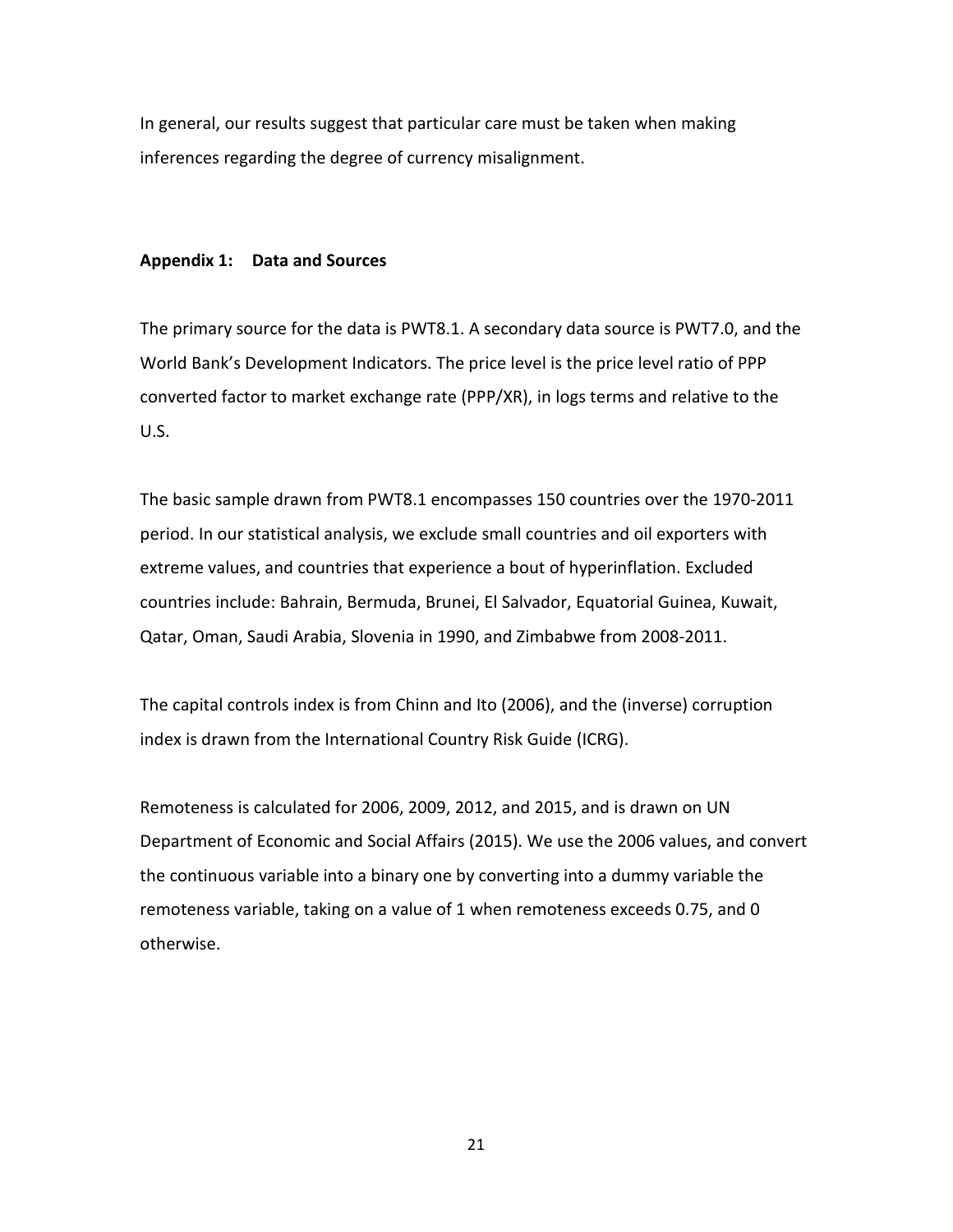#### **References**

- Balassa, B., 1964. The Purchasing Power Parity Doctrine: A Reappraisal, *Journal of Political Economy* 72, 584-596.
- Canzoneri, M., Cumby, R., and Diba, B., 1999. Relative Labor Productivity and the Real Exchange Rate in the Long Run: Evidence for a Panel of OECD Countries, *Journal of International Economics* 47 (2), 245-66.
- Chen, S., and Ravallion, M., 2010. The Developing World Is Poorer than We Thought, But No Less Successful in the Fight Against Poverty, *Quarterly Journal of Economics* 125(4), 1577-1625.
- Chenery, H., Syrquin, M. and Elkington, H., 1975. *Patterns of development, 1950-1970.* Vol. 3. London: Oxford University Press.
- Cheung, Y.-W., Chinn, M., and Fujii, E., 2007. The Overvaluation of Renminbi Undervaluation, *Journal of International Money and Finance* 26(5), 762-785.
- Cheung, Y.-W., Chinn, M., and Fujii, E., 2010a. "China's Current Account and Exchange Rate," *China's Growing Role in World Trade*, edited by R. Feenstra and S.-J. Wei (U.Chicago Press for NBER, 2010), pp. 231-271.
- Cheung, Y.-W., Chinn, M., and Fujii, E., 2010b. Measuring Renminbi Misalignment: Where Do We Stand?, *Korea and the World Economy* 11, 263-296.
- Cheung, Y.-W., and Fujii, E., 2014a. Exchange Rate Misalignment Estimates Sources of Differences, *International Journal of Finance and Economics* 19 (2), 91–121.
- Cheung, Y.-W., and Fujii, E., 2014b. The Penn Effect within a Country Evidence from Japan, *Oxford Economic Papers* 66 (4), 1070-1089.
- Chinn, M., 2000. The Usual Suspects? Productivity and Demand Shocks and Asia-Pacific Real Exchange Rates, *Review of International Economics* 8 (1), 20-43.
- Chinn, M., Ito, H., 2006. What Matters for Financial Development? Capital Controls, Institutions and Interactions, *Journal of Development Economics* 61 (1), 163-192.
- Cline, W.R., 2015, Estimates of Fundamental Equilibrium Exchange Rates, May 2015, *Policy Brief 15-8. Washington: Peterson Institute for International Economics.*
- Coudert, V., Couharde, C., 2007. Real Equilibrium Exchange Rate in China, *Journal of Asian Economics* 18(4): 568–594.
- Deaton, A., and Heston, A., 200810. Understanding PPPs and PPP-based national accounts, *American Economic Journal: Macroeconomics* 2(4): 1–35.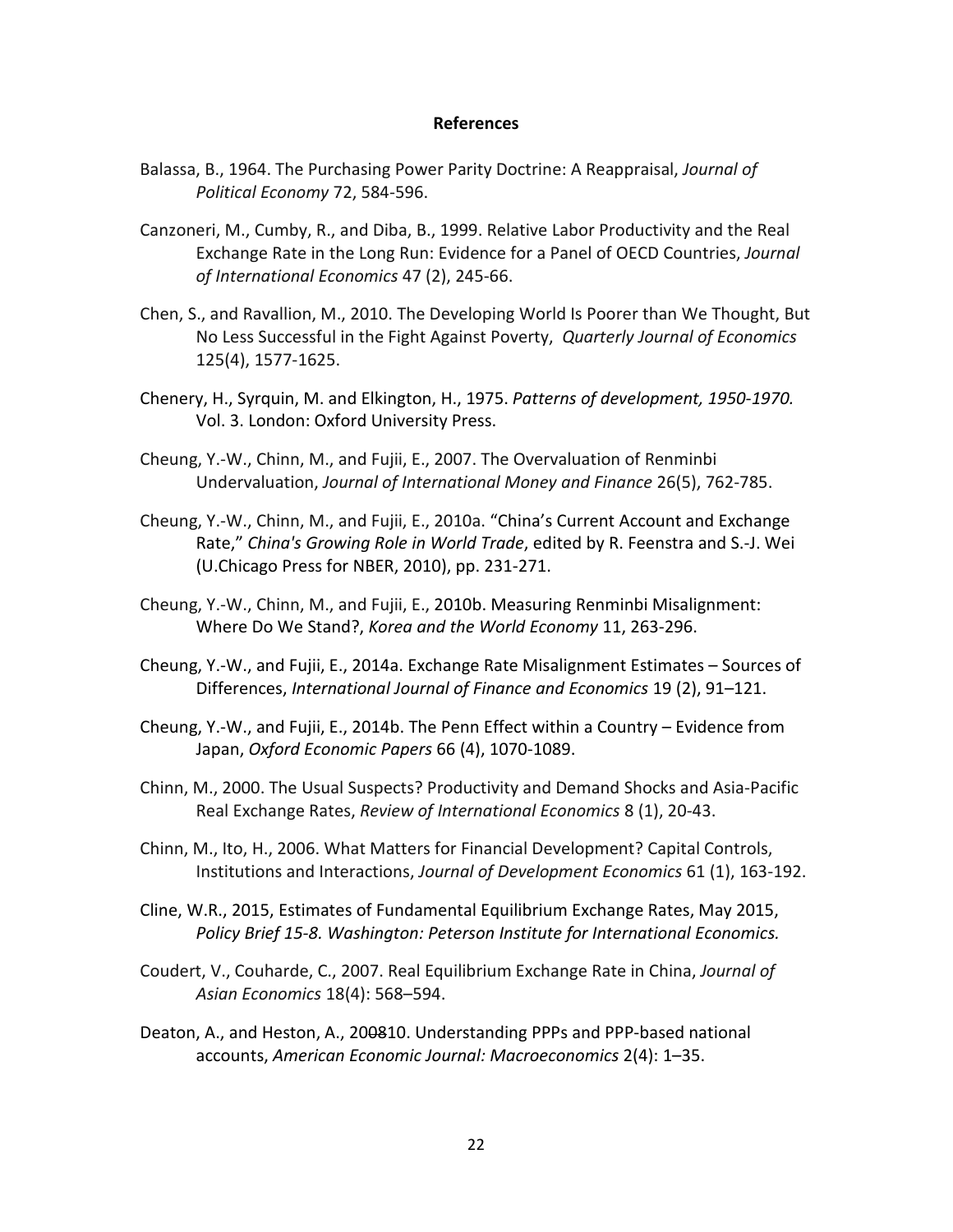- De Gregorio, J., Giovannini, A. and Wolf, H.C., 1994. International evidence on tradables and nontradables inflation. *European Economic Review*, *38*(6), 1225-1244.
- Dekle, R., and Ungor, M., 2013. The Real Exchange Rate and the Structural Transformation(s) of China and the U.S., *International Economic Journal* 27(2), 303-319.
- Dunaway, S., Leigh, L., Li, X., 2009. How Robust Are Estimates of Equilibrium Real Exchange Rates: The Case of China, *Pacific Economic Review* 14(3), 361-375.
- Elekdag, S. and Lall, S., 2008. International statistical comparison: global growth estimates trimmed after PPP revisions. *IMF Survey Magazine*, *8*.
- Feenstra, R. C., Inklaar, R., and Timmer, M., 2013. *PWT 8.0–a user guide*. Groningen Growth and Development Centre, University of Groningen.
- Frankel, J., 2006. On the yuan: The choice between adjustment under a fixed exchange rate and adjustment under a flexible rate*. CESifo Economic Studies*, 52(2), 246- 275.
- Fujii, E., 2015. Reconsidering the Price-Income Relationship across Countries, *Pacific Economic Review* 20 (5), 733-760.
- Funke, M., Rahn, J., 2005. Just how undervalued is the Chinese renminbi? *World Economy* 28, 465-89.
- Goldstein, M., 2004. China and the Renminbi Exchange Rate, in Bergsten, C. F., Williamson, J. (editors), *Dollar Adjustment: How Far? Against What?* Special Report No. 17 (Washington, D.C.: Institute for International Economics, November).
- Government Accountability Office, 2005. International Trade: Treasury Assessments Have Not Found Currency Manipulation, but Concerns about Exchange Rates Continue, *Report to Congressional Committees* GAO-05-351 (Washington, D.C.: Government Accountability Office, April).
- Hassan, F., forthcoming. The price of development*, Journal of International Economics*.
- Hinkle, L.E., Montiel, P.J., 1999. *Exchange Rate Misalignment* (Oxford University Press/World Bank, New York).
- Hsieh, D., 1982. The Determination of the Real Exchange Rate: The Productivity Approach, *Journal of International Economics* 12 (2), 355-362.
- International Monetary Fund, 2015. IMF Staff Completes the 2015 Article IV Consultation Mission to China, *Press Release No. 15/237,* [http://www.imf.org/external/np/sec/pr/2015/pr15237.htm.](http://www.imf.org/external/np/sec/pr/2015/pr15237.htm)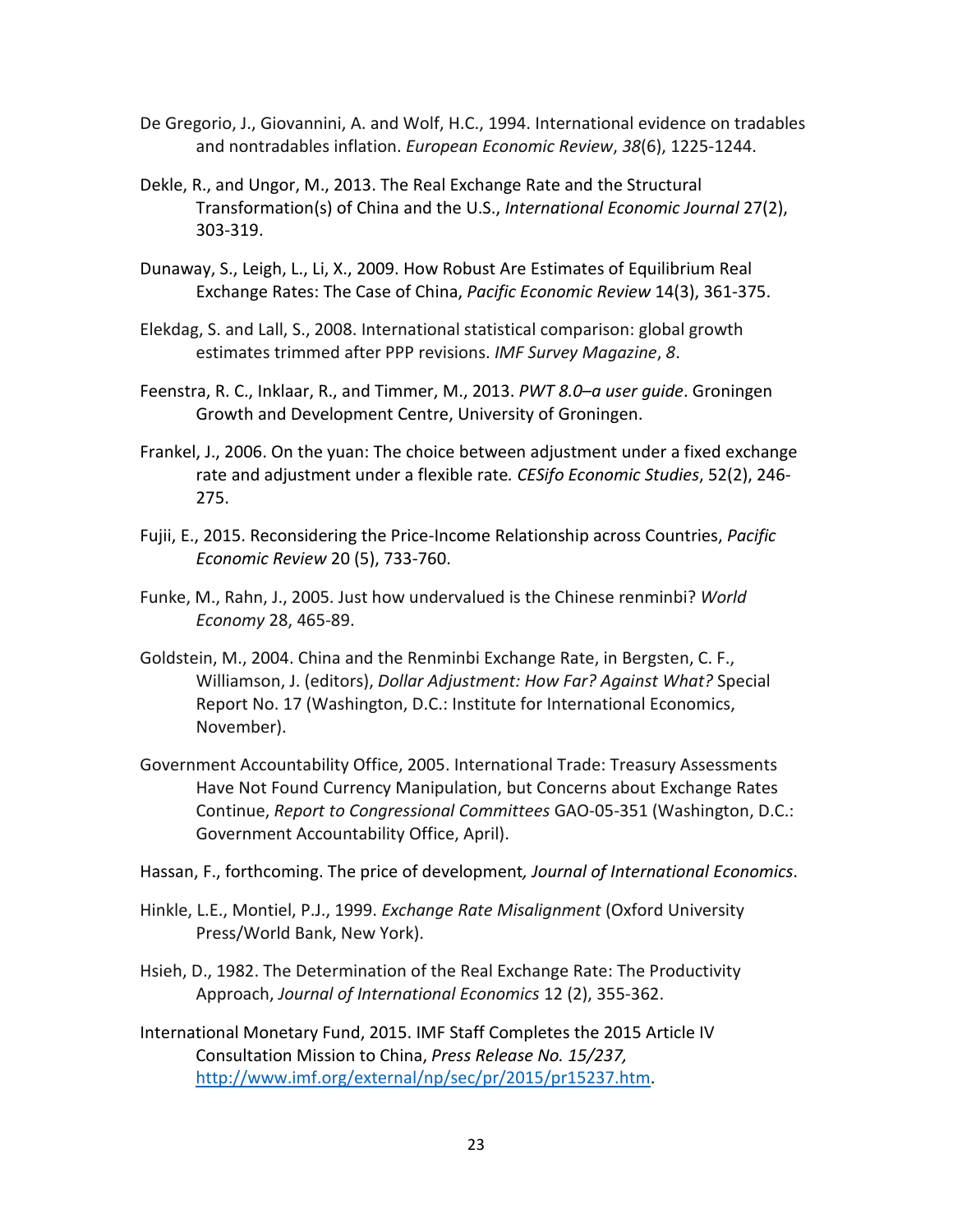- Kessler, M., and Subramanian, A., 2014. Is the renminbi still undervalued? Not according to new PPP estimates. *RealTime Economic Issues Watch*.
- Kravis, I.B., and Lipsey, R.E., 1987. The Assessment of National Price Levels. In *Real Financial Linkages among Open Economies*, edited by Sven W. Arndt and J. David Richardson. Cambridge, MA: MIT Press, pp. 97-134.
- Krueger, A.O., 1983. *Exchange-Rate Determination* (Cambridge, UK: Cambridge University Press).
- Lind, J.T., and Mehlum, H., 2009. With or Without U? The Appropriate Test for a U-Shaped Relationship, *Oxford Bulletin of Economics and Statistics* 72 (1) 109-118.
- Ram, R., and Ural, S., 2014. Comparison of GDP per capita data in Penn World Table and World Development Indicators, *Social indicators Research*, 116(2), 639-646.
- Rogoff, K., 1996. The Purchasing Power Parity Puzzle, *Journal of Economic Literature* 34, 647-668.
- Salter, W.A., 1959. Internal and External Balance: The Role of Price and Expenditure Effects, *Economic Record* 35, 226-38.
- Samuelson, P., 1964. Theoretical Notes on Trade Problems, *Review of Economics and Statistics* 46, 145-154.
- Summers, R., and Heston, A., 1991. The Penn World Table (Mark 5): An Expanded Set of International Comparisons, *Quarterly Journal of Economics* 106, 327-68.
- Swan, T., 1960. Economic Control in a Dependent Economy, Economic Record 36, 51-66.
- United Nations Department of Economic and Social Affairs, 2015, Measuring remoteness for the identification of LDCs: Note by the CDP Secretariat, (Committee for Development Policy, August). [http://www.un.org/en/development/desa/policy/cdp/ldc/ldc\\_indicator\\_remote](http://www.un.org/en/development/desa/policy/cdp/ldc/ldc_indicator_remoteness_note_2015.pdf) [ness\\_note\\_2015.pdf](http://www.un.org/en/development/desa/policy/cdp/ldc/ldc_indicator_remoteness_note_2015.pdf)
- U.S. Treasury, 2015. Report to Congress on International Economic and Exchange Rate Policies, April 9[. https://www.treasury.gov/resource](https://www.treasury.gov/resource-center/international/exchange-rate-policies/Documents/Report%20to%20Congress%20on%20International%20Economic%20and%20Exchange%20Rate%20Policies%2004092015.pdf)[center/international/exchange-rate](https://www.treasury.gov/resource-center/international/exchange-rate-policies/Documents/Report%20to%20Congress%20on%20International%20Economic%20and%20Exchange%20Rate%20Policies%2004092015.pdf)[policies/Documents/Report%20to%20Congress%20on%20International%20Econ](https://www.treasury.gov/resource-center/international/exchange-rate-policies/Documents/Report%20to%20Congress%20on%20International%20Economic%20and%20Exchange%20Rate%20Policies%2004092015.pdf) [omic%20and%20Exchange%20Rate%20Policies%2004092015.pdf](https://www.treasury.gov/resource-center/international/exchange-rate-policies/Documents/Report%20to%20Congress%20on%20International%20Economic%20and%20Exchange%20Rate%20Policies%2004092015.pdf)
- U.S. Treasury, 2016. Report to Congress on International Economic and Exchange Rate Policies, April 29. [https://www.treasury.gov/resource](https://www.treasury.gov/resource-center/international/exchange-rate-policies/Documents/2016-4-29%20%28FX%20Pol%20of%20Major%20Trade%20Partner%29_final.pdf)[center/international/exchange-rate-policies/Documents/2016-4-](https://www.treasury.gov/resource-center/international/exchange-rate-policies/Documents/2016-4-29%20%28FX%20Pol%20of%20Major%20Trade%20Partner%29_final.pdf) [29%20%28FX%20Pol%20of%20Major%20Trade%20Partner%29\\_final.pdf](https://www.treasury.gov/resource-center/international/exchange-rate-policies/Documents/2016-4-29%20%28FX%20Pol%20of%20Major%20Trade%20Partner%29_final.pdf)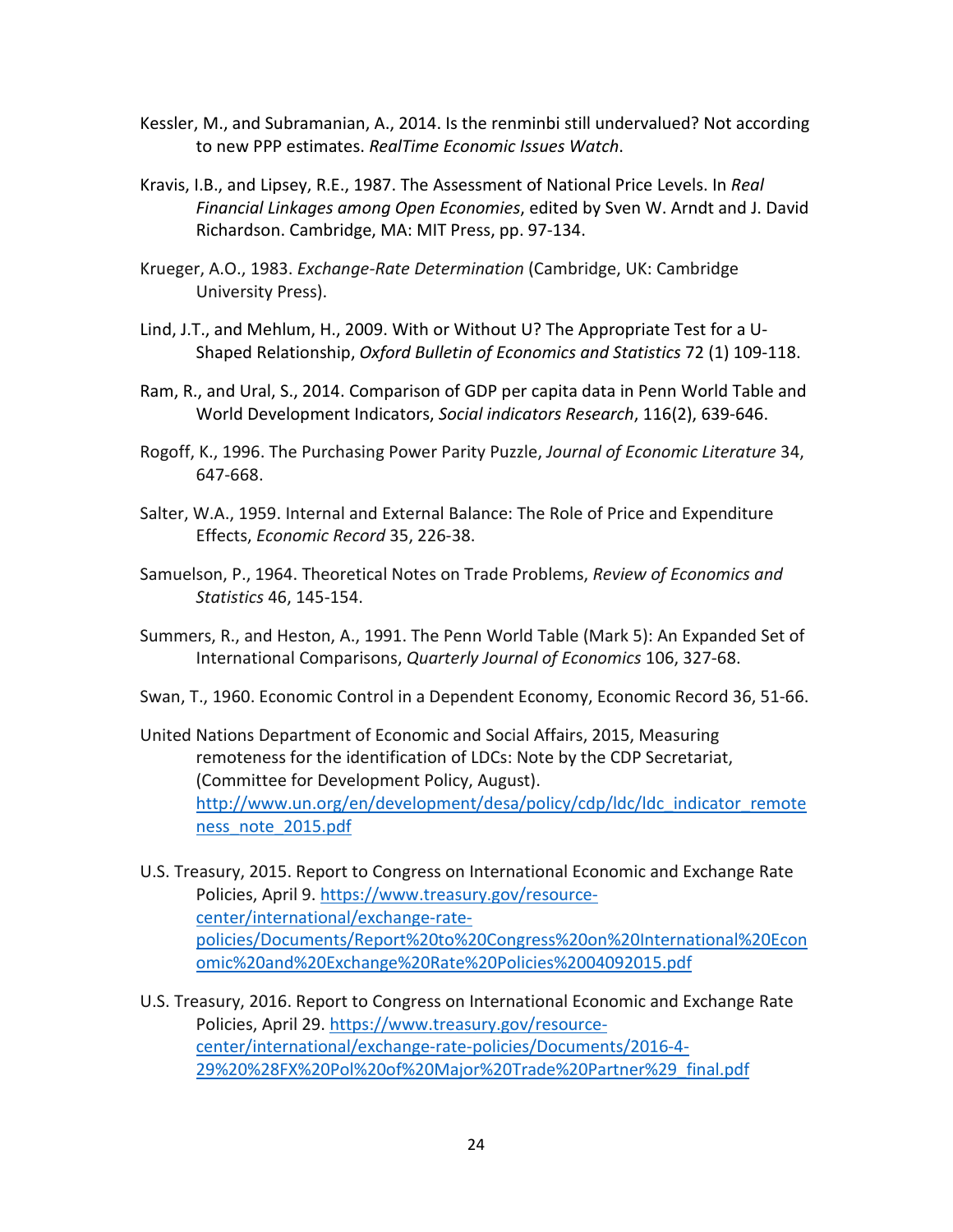World Bank, 2015.The International Comparison Program: Frequently asked questions. <http://go.worldbank.org/LN9SQ1KUW0>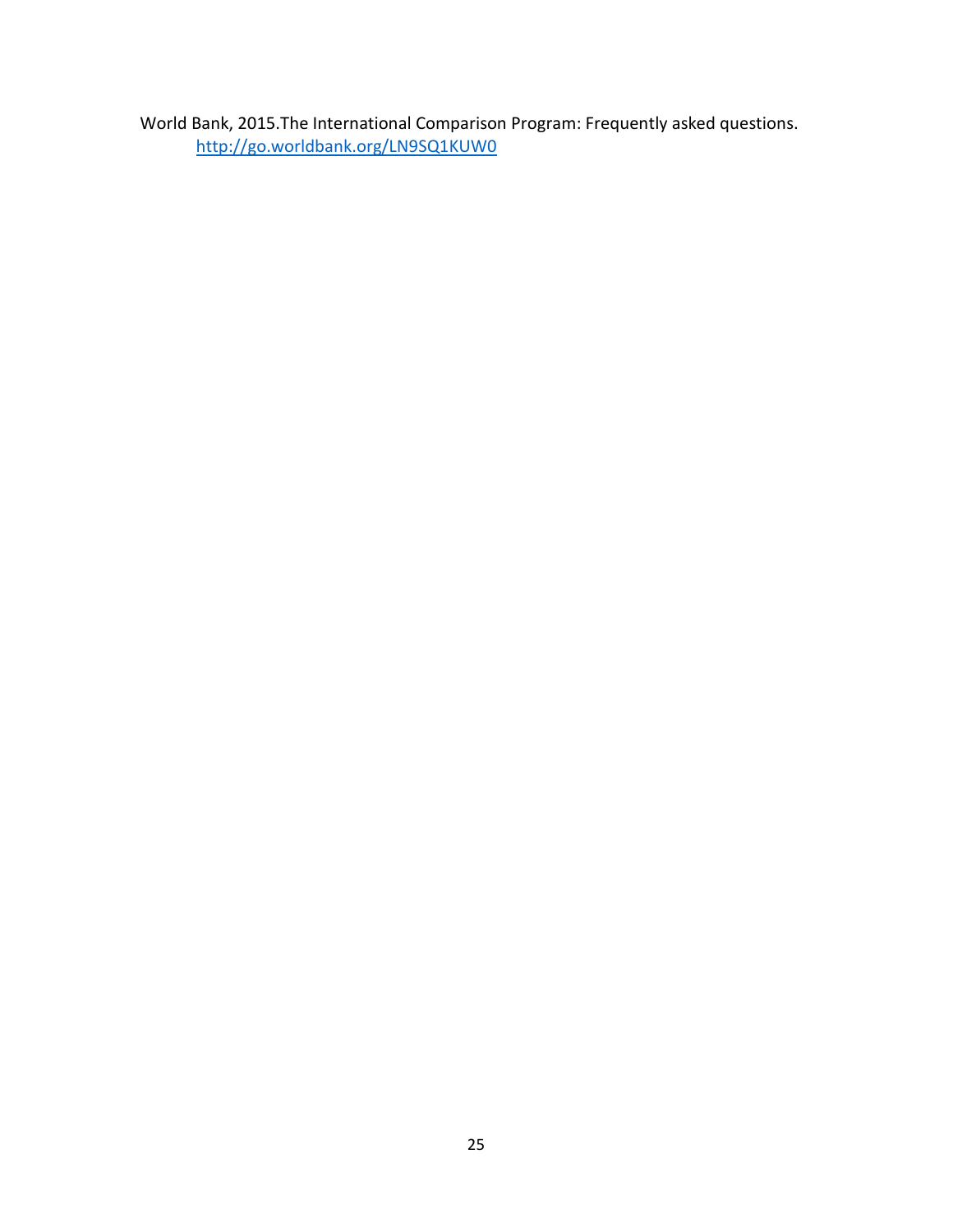# **Table 1: Bivariate Relationship, for Full Sample**

|                       | (1)          | (2)         |
|-----------------------|--------------|-------------|
| <b>VARIABLES</b>      | Model 1      | Model 2     |
|                       |              |             |
| GDP per capita        | $0.242***$   | $0.620***$  |
|                       | (0.00502)    | (0.0145)    |
| GDP per capita square |              | $0.0953***$ |
|                       |              | (0.00375)   |
| Constant              | $-0.0993***$ | $0.152***$  |
|                       | (0.00975)    | (0.0109)    |
| Observations          | 6,152        | 6,152       |
| R-squared             | 0.287        | 0.354       |
| <b>Extreme point</b>  |              | $-3.25$     |
| U test statistics     |              | $14.73***$  |
|                       |              |             |

Dependent Variable: Relative Price Level in logs and PPP terms

Robust standard errors in parentheses \*\*\* p<0.01, \*\* p<0.05, \* p<0.1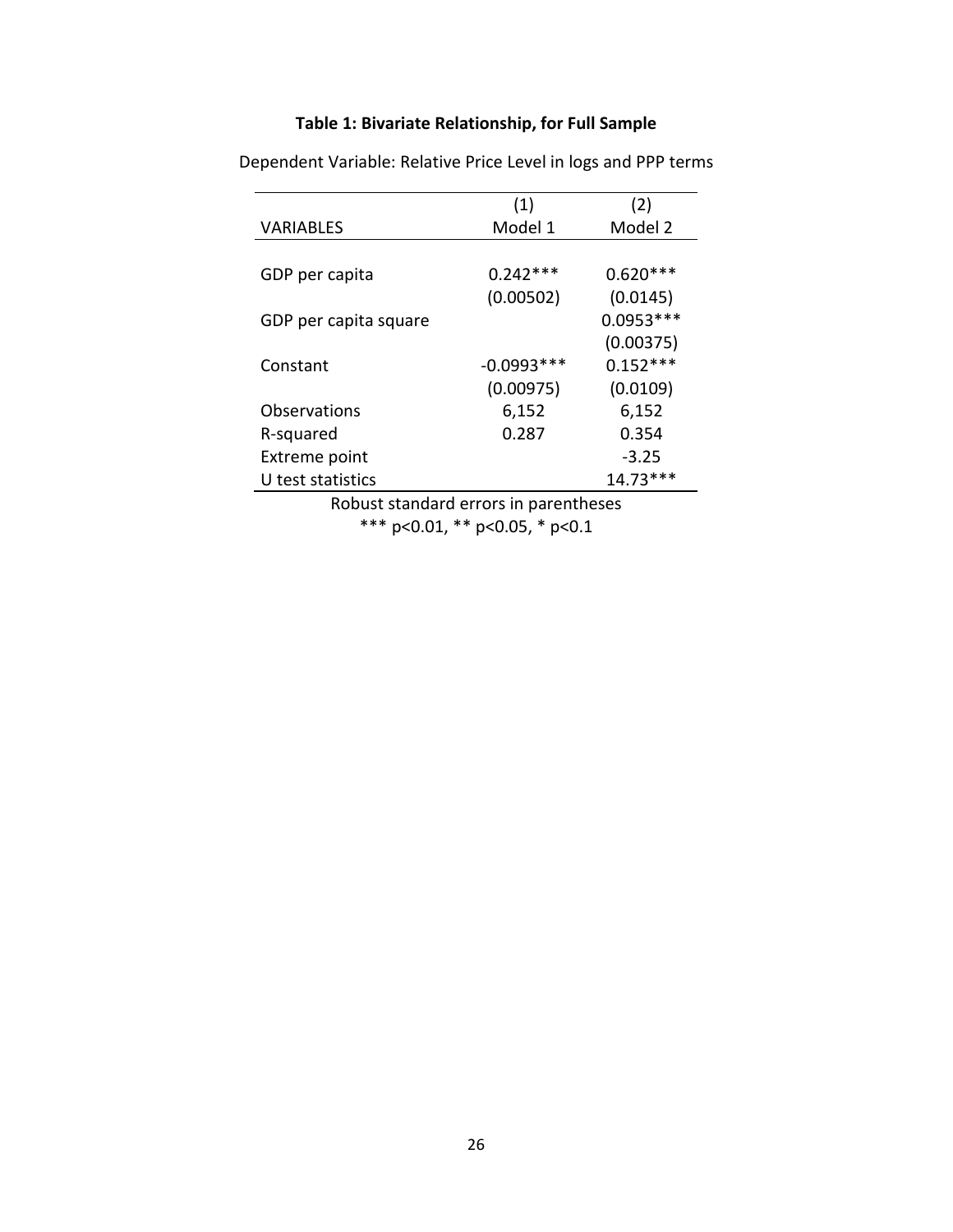| Dependent Variable: Relative Price Level in logs and PPP terms |               |               |             |            |               |               |  |  |
|----------------------------------------------------------------|---------------|---------------|-------------|------------|---------------|---------------|--|--|
|                                                                | (1)           | (2)           | (3)         | (4)        | (5)           | (6)           |  |  |
| <b>VARIABLES</b>                                               | <b>PWT8.1</b> | <b>PWT8.1</b> | <b>WDI</b>  | <b>WDI</b> | <b>PWT7.0</b> | <b>PWT7.0</b> |  |  |
|                                                                |               |               |             |            |               |               |  |  |
| GDP per capita                                                 | $0.290***$    | $0.781***$    | $0.305***$  | $0.900***$ | $0.184***$    | $0.696***$    |  |  |
|                                                                | (0.00680)     | (0.0209)      | (0.00711)   | (0.0213)   | (0.00720)     | (0.0209)      |  |  |
| GDP per capita square                                          |               | $0.121***$    |             | $0.153***$ |               | $0.121***$    |  |  |
|                                                                |               | (0.00521)     |             | (0.00502)  |               | (0.00542)     |  |  |
| Constant                                                       | $-0.0952***$  | $0.224***$    | $-0.254***$ | $0.103***$ | $-0.234***$   | $0.0974***$   |  |  |
|                                                                | (0.0138)      | (0.0161)      | (0.0141)    | (0.0181)   | (0.0139)      | (0.0139)      |  |  |
| Observations                                                   | 2,923         | 2,923         | 2,923       | 2,923      | 2,923         | 2,923         |  |  |
| R-squared                                                      | 0.429         | 0.542         | 0.436       | 0.602      | 0.248         | 0.426         |  |  |
| Extreme point                                                  |               | $-3.22$       |             | $-2.95$    | $-2.87$       |               |  |  |
| U test statistics                                              |               | 13.81***      |             | 19.58***   | $13.60***$    |               |  |  |

# **Table 2: Different Data Sets Using Common Sample**

Robust standard errors in parentheses.

\*\*\* p<0.01, \*\* p<0.05, \* p<0.1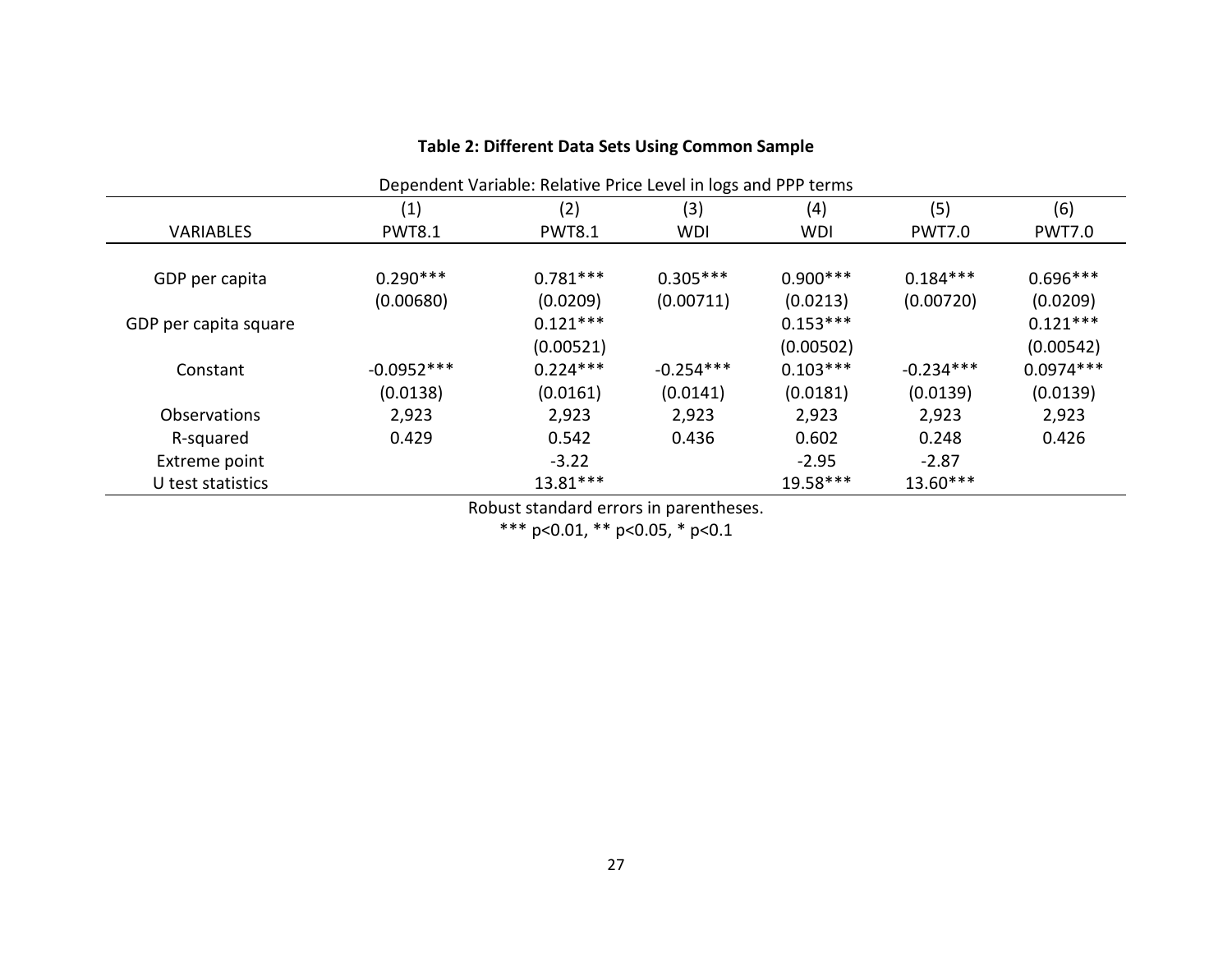#### **Table 3: Stratification by Income Levels**

 $(1)$   $(2)$   $(3)$   $(4)$ VARIABLES developing developing developed developed GDP per capita  $0.124***$   $0.385***$   $0.416***$   $0.146***$ (0.00691) (0.0313) (0.0285) (0.0563) GDP per capita square  $0.0534***$  -0.320\*\*\* (0.00650) (0.0565) Constant -0.421\*\*\* -0.148\*\*\* 0.158\*\*\* 0.130\*\*\* (0.0162) (0.0337) (0.0130) (0.0140) Observations 4,934 4,934 1,218 1,218 R-squared 0.062 0.074 0.191 0.226 Extreme point 1.0 and 5.60 and 5.60 and 5.60 and 5.14 and 5.14 and 5.14 and 5.14 and 5.14 and 5.14 and 5.14 and 5.14 and 5.14 and 5.14 and 5.14 and 5.14 and 5.14 and 5.14 and 5.14 and 5.14 and 5.14 and 5.14 and 5.14 and 5. U test statistics  $4.61***$  2.14<sup>\*\*</sup>

Dependent Variable: Relative Price Level in logs and PPP terms

Robust standard errors in parentheses \*\*\* p<0.01, \*\* p<0.05, \* p<0.1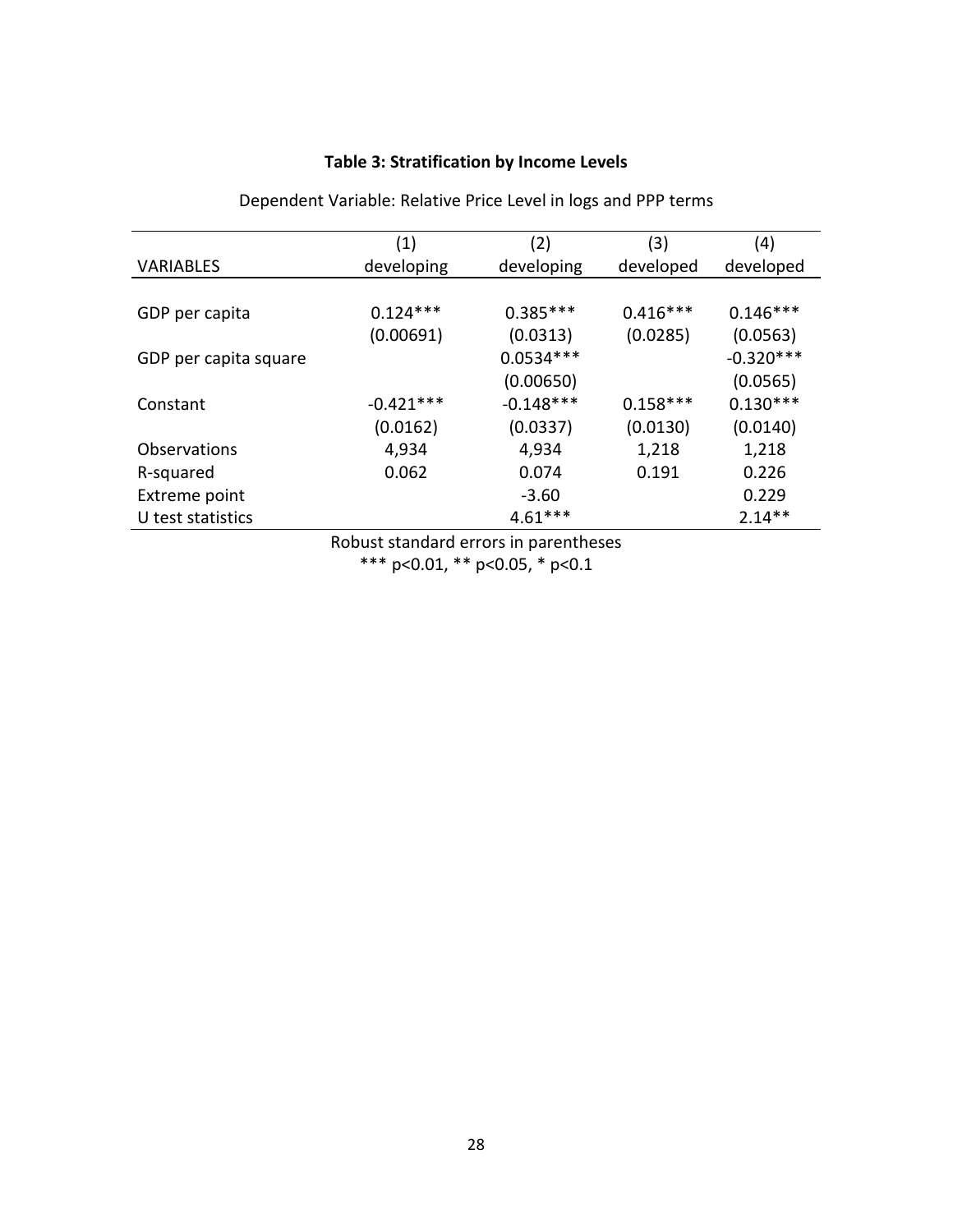| <b>VARIABLES</b>            | Fixed<br>effects<br>(within) | Fixed<br>effects<br>(between) | Fixed<br>effects<br>(within) | Fixed<br>effects<br>(between) |
|-----------------------------|------------------------------|-------------------------------|------------------------------|-------------------------------|
| GDP per<br>capita           | $0.0939*$                    | $0.249***$                    | $-0.00817$                   | $0.788***$                    |
|                             | (0.0515)                     | (0.0259)                      | (0.0961)                     | (0.0847)                      |
| GDP per<br>capita<br>square |                              |                               | $-0.0205$                    | $0.138***$                    |
|                             |                              |                               | (0.0210)                     | (0.0209)                      |
| Constant                    | $0.386***$                   | $-0.118**$                    | $0.481***$                   | $0.234***$                    |
|                             | (0.100)                      | (0.0573)                      | (0.108)                      | (0.0736)                      |
| Observations                | 6,152                        | 6,152                         | 6,152                        | 6,152                         |
| R-squared                   | 0.010                        | 0.374                         | 0.012                        | 0.511                         |
| Number of<br>countries      | 158                          | 158                           | 158                          | 158                           |
| Extreme<br>point            |                              |                               | $-0.200$                     | $-2.86$                       |
| U test<br>statistics        |                              |                               | 0.29                         | $4.74***$                     |
|                             |                              |                               |                              |                               |

## **Table 4: Fixed Effects, Double Fixed Effects, and Random Effects, for Full Sample**

Dependent Variable: Relative Price Level in logs and PPP terms

Robust standard errors in parentheses, cluster \*\*\* p<0.01, \*\* p<0.05, \* p<0.1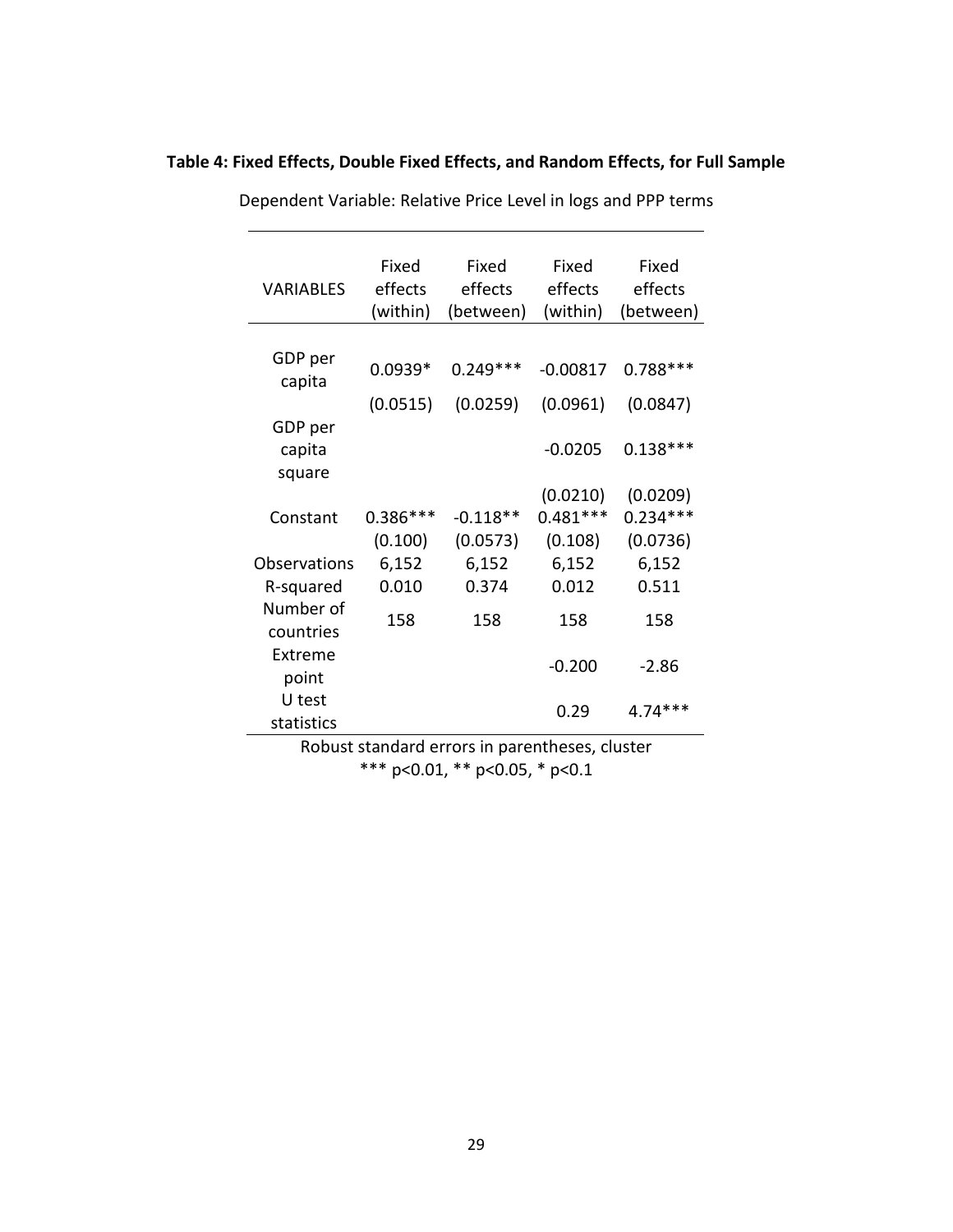|                     |             |             |             | <b>Dependent variable, heldtive i nee Lever in 1053 and i i i terms</b> |            |            |           |             |
|---------------------|-------------|-------------|-------------|-------------------------------------------------------------------------|------------|------------|-----------|-------------|
|                     | (1)         | (3)         | (2)         | (4)                                                                     | (3)        | (7)        | (4)       | (8)         |
| <b>VARIABLES</b>    | developing  | developing  | developing  | developing                                                              | developed  | developed  | developed | developed   |
|                     | (within)    | (between)   | (within)    | (between)                                                               | (within)   | (between)  | (within)  | (between)   |
|                     |             |             |             |                                                                         |            |            |           |             |
| GDP per capita      | 0.0893      | $0.117***$  | $-0.0972$   | $0.642***$                                                              | $0.147**$  | $0.619***$ | $-0.0131$ | $-0.0278$   |
|                     | (0.0555)    | (0.0351)    | (0.148)     | (0.187)                                                                 | (0.0627)   | (0.149)    | (0.154)   | (0.247)     |
| GDP per capita      |             |             | $-0.0350$   | $0.111***$                                                              |            |            | $-0.159$  | $-0.894***$ |
| square              |             |             |             |                                                                         |            |            |           |             |
|                     |             |             | (0.0289)    | (0.0386)                                                                |            |            | (0.105)   | (0.290)     |
| Constant            | $-0.503***$ | $-0.469***$ | $-0.718***$ | 0.0601                                                                  | $0.0608**$ | $0.231***$ | 0.0376    | $0.191***$  |
|                     | (0.130)     | (0.0857)    | (0.188)     | (0.203)                                                                 | (0.0226)   | (0.0630)   | (0.0338)  | (0.0565)    |
| Observations        | 4,934       | 4,934       | 4,934       | 4,934                                                                   | 1,218      | 1,218      | 1,218     | 1,218       |
| R-squared           | 0.009       | 0.081       | 0.013       | 0.137                                                                   | 0.027      | 0.390      | 0.039     | 0.554       |
| Number of countries | 129         | 129         | 129         | 129                                                                     | 29         | 29         | 29        | 29          |
| Extreme point       |             |             | $-1.39$     | $-2.91$                                                                 |            |            | $-0.041$  | $-0.016$    |
| U test statistics   |             |             | 0.78        | $2.31***$                                                               |            |            | 0.76      | $1.98**$    |

# **Table 5: Fixed effects, Stratified by Income Levels**

Dependent Variable: Relative Price Level in logs and PPP terms

Robust standard errors in parentheses, cluster

\*\*\* p<0.01, \*\* p<0.05, \* p<0.1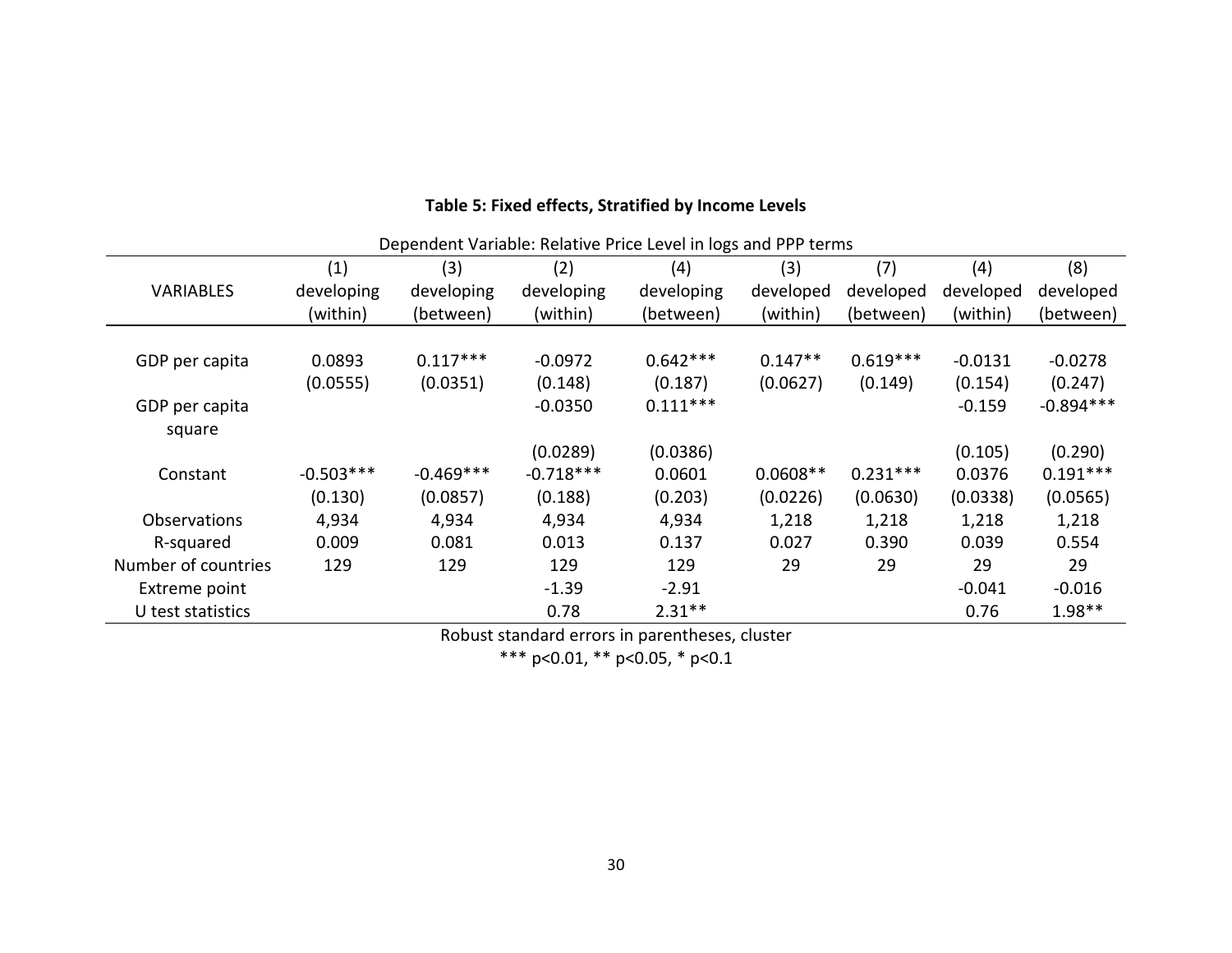# **Table 6: Augmented Specifications**

|                          | (1)         | (2)         | (3)         | (4)        | (5)         | (6)         |
|--------------------------|-------------|-------------|-------------|------------|-------------|-------------|
| <b>VARIABLES</b>         | developing  | developing  | developing  | developing | developed   | developed   |
|                          |             |             |             |            |             |             |
| GDP per capita           | $0.182***$  | $0.347***$  | $0.197***$  | $0.340***$ | $0.303***$  | $0.167**$   |
|                          | (0.0145)    | (0.0668)    | (0.0155)    | (0.0675)   | (0.0485)    | (0.0670)    |
| GDP per capita square    |             | $0.0341**$  |             | $0.0298**$ |             | $-0.199***$ |
|                          |             | (0.0138)    |             | (0.0140)   |             | (0.0762)    |
| Capital account openness | $-0.00948$  | $-0.0103$   | $-0.00846$  | $-0.00925$ | 0.00975     | 0.0139      |
|                          | (0.0170)    | (0.0168)    | (0.0168)    | (0.0166)   | (0.0314)    | (0.0316)    |
| Oil-exporters            | $0.179***$  | $0.174***$  | $0.177***$  | $0.172***$ | $-0.164***$ | $-0.186***$ |
|                          | (0.0495)    | (0.0495)    | (0.0494)    | (0.0496)   | (0.0441)    | (0.0431)    |
| Corruption               | $0.0305***$ | $0.0284***$ | $0.0244***$ | $0.0228**$ | $0.0406***$ | $0.0262**$  |
|                          | (0.00907)   | (0.00903)   | (0.00897)   | (0.00892)  | (0.0102)    | (0.0112)    |
| Interaction term         | 0.00773     | 0.00742     | 0.00750     | 0.00723    | $-0.000861$ | $-0.00144$  |
|                          | (0.00517)   | (0.00516)   | (0.00512)   | (0.00511)  | (0.00637)   | (0.00639)   |
| Remoteness               |             |             | $0.110***$  | $0.106***$ |             |             |
|                          |             |             | (0.0300)    | (0.0304)   |             |             |
| Constant                 | $-0.380***$ | $-0.204***$ | $-0.357***$ | $-0.204**$ | 0.00906     | 0.0707      |
|                          | (0.0445)    | (0.0789)    | (0.0455)    | (0.0801)   | (0.0483)    | (0.0550)    |
|                          |             |             |             |            |             |             |
| Observations             | 1,225       | 1,225       | 1,225       | 1,225      | 451         | 451         |
| R-squared                | 0.144       | 0.147       | 0.154       | 0.156      | 0.305       | 0.327       |
| <b>Extreme point</b>     |             | $-5.08$     |             | $-5.71$    |             | 0.42        |
| U test statistics        |             | 0.14        |             | n.a.       |             | 0.60        |

Dependent Variable: Relative Price Level in logs and PPP terms

Robust standard errors in parentheses

\*\*\* p<0.01, \*\* p<0.05, \* p<0.1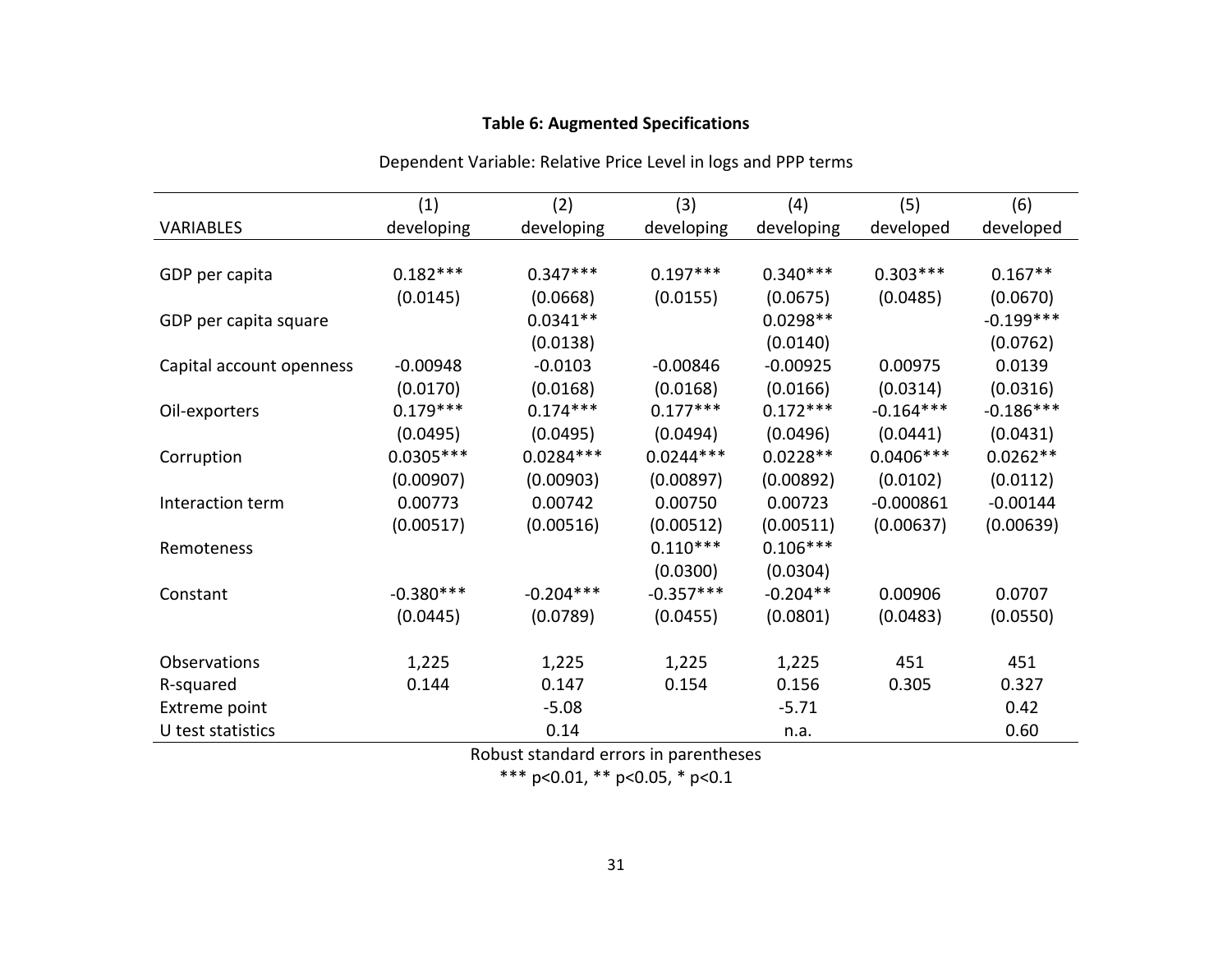# **Table 7: Chinese RMB Misalignment**

|      | <b>PWT7.0</b> | <b>PWT7.0</b> | <b>PWT8.1</b> | <b>PWT8.1</b> | WDI full | <b>WDI</b> |
|------|---------------|---------------|---------------|---------------|----------|------------|
|      | full          | developing    | full          | developing    |          | developing |
| 2005 | -43.4%        | $-35.0%$      | $-61.2%$      | $-52.4%$      | $-23.2%$ | $-16.0%$   |
|      | (0.87)        | (0.69)        | (1.41)        | (1.18)        | (0.54)   | (0.39)     |
|      |               |               |               |               |          |            |
| 2009 | $-19.8%$      | $-6.25%$      | $-27.7%$      | $-15.0%$      | $-5.83%$ | 7.12%      |
|      | (0.40)        | (0.12)        | (0.64)        | (0.34)        | (0.13)   | (0.17)     |
| 2011 |               |               | $-10.9%$      | 2.81%         | 6.97%    | 22.0%      |
|      |               |               | (0.25)        | (0.06)        | (0.16)   | (0.54)     |
| 2014 |               |               |               |               | 8.66%    | 25.8%      |
|      |               |               |               |               | (0.20)   | (0.63)     |

# **Panel A: Linear Specifications**

Misalignment in log terms. Standard errors of the predictions in parentheses

# **Panel B: Quadratic Specifications**

|      | <b>PWT7.0</b> | <b>PWT7.0</b> | <b>PWT8.1</b> | <b>PWT8.1</b> | WDI full | <b>WDI</b> |
|------|---------------|---------------|---------------|---------------|----------|------------|
|      | full          | developing    | full          | developing    |          | developing |
| 2005 | $-30.6%$      | $-31.5%$      | $-48.7%$      | $-48.9%$      | $-5.60%$ | $-5.53%$   |
|      | (0.64)        | (0.63)        | (1.17)        | (1.11)        | (0.14)   | (0.14)     |
| 2009 | $-7.49%$      | $-4.44%$      | $-16.2%$      | $-13.7%$      | 11.7%    | 13.8%      |
|      | (0.16)        | (0.09)        | (0.39)        | (0.31)        | (0.30)   | (0.35)     |
| 2011 |               |               | $-0.01%$      | 3.37%         | 23.3%    | 26.2%      |
|      |               |               | (0.00)        | (0.08)        | (0.60)   | (0.67)     |
| 2014 |               |               |               |               | 23.1%    | 27.1%      |
|      |               |               |               |               | (0.59)   | (0.68)     |

Misalignment in log terms. Standard errors of the predictions in parentheses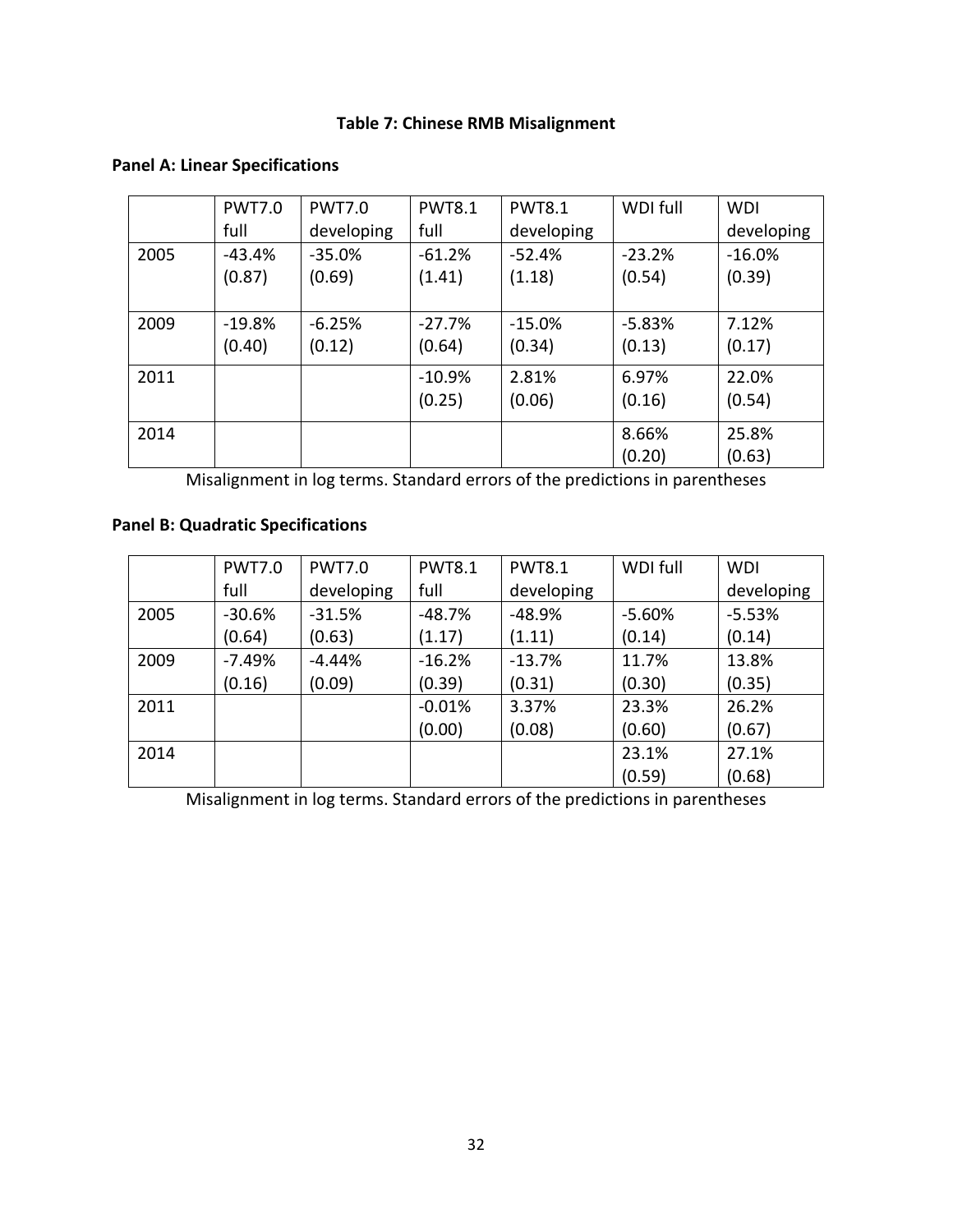## **Table 8: Chinese RMB Misalignment in the presence of control variables**

|      | <b>PWT7.0</b> | <b>PWT7.0</b> | <b>PWT8.1</b> | <b>PWT8.1</b> | WDI full | <b>WDI</b> |
|------|---------------|---------------|---------------|---------------|----------|------------|
|      | full          | developing    | full          | developing    |          | developing |
| 2005 | $-39.4%$      | $-36.6%$      | $-54.8%$      | $-50.4%$      | $-7.62%$ | $-7.07%$   |
|      | (0.86)        | (0.75)        | (1.38)        | (1.18)        | (0.22)   | (0.20)     |
| 2009 | $-16.4%$      | $-4.44%$      | $-19.9%$      | $-13.8%$      | 13.5%    | 16.7%      |
|      | (0.36)        | (0.24)        | (0.50)        | (0.32)        | (0.39)   | (0.49)     |
| 2011 |               |               | $-3.26%$      | 3.54%         | 25.9%    | 30.5%      |
|      |               |               | (0.08)        | (0.08)        | (0.75)   | (0.90)     |
| 2014 |               |               |               |               | 27.2%    | 33.3%      |
|      |               |               |               |               | (0.79)   | (0.99)     |

## **Panel A: Linear Specifications with Control Variables**

Misalignment in log terms. Standard errors of the predictions in parentheses

# **Panel B: Quadratic Specifications with Control Variables**

|      | <b>PWT7.0</b> | <b>PWT7.0</b> | <b>PWT8.1</b> | <b>PWT8.1</b> | WDI full | <b>WDI</b> |
|------|---------------|---------------|---------------|---------------|----------|------------|
|      | full          | developing    | full          | developing    |          | developing |
| 2005 | $-34.4%$      | $-39.3%$      | $-48.7%$      | $-48.5%$      | 3.08%    | $-6.03%$   |
|      | (0.76)        | (0.81)        | (1.26)        | (1.13)        | (0.11)   | (0.20)     |
| 2009 | $-12.1%$      | $-12.6%$      | $-15.1%$      | $-13.3%$      | 22.1%    | 23.3%      |
|      | (0.27)        | (0.26)        | (0.39)        | (0.31)        | (0.75)   | (0.77)     |
| 2011 |               |               | 1.09%         | 3.49%         | 33.1%    | 33.5%      |
|      |               |               | (0.03)        | (0.08)        | (1.13)   | (1.12)     |
| 2014 |               |               |               |               | 32.4%    | 31.9%      |
|      |               |               |               |               | (1.11)   | (1.06)     |

Misalignment in log terms. Standard errors of the predictions in parentheses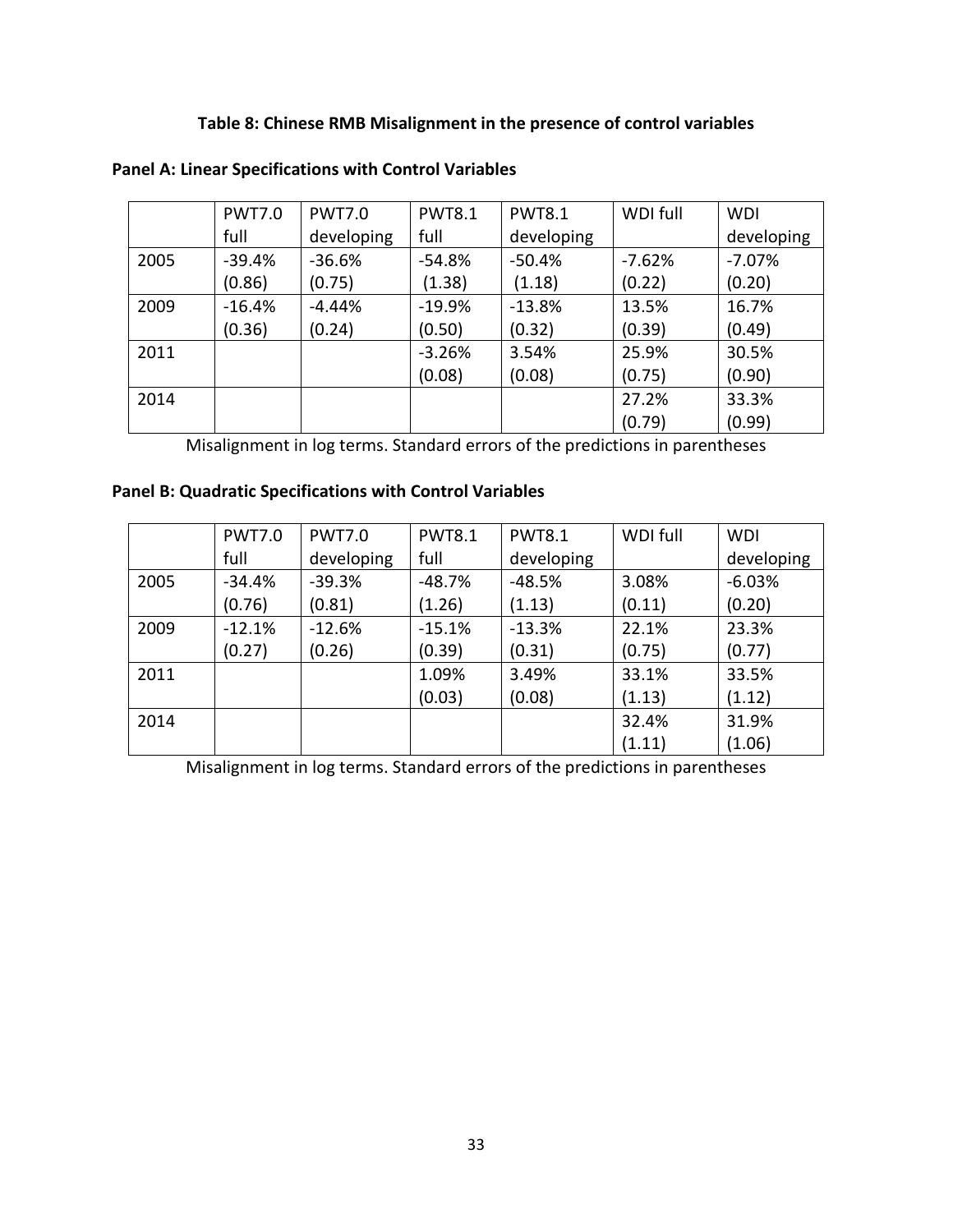

Figure 1 Scatter plot of full sample and linear fit



Figure 2 Scatter plot of full sample and quadratic fit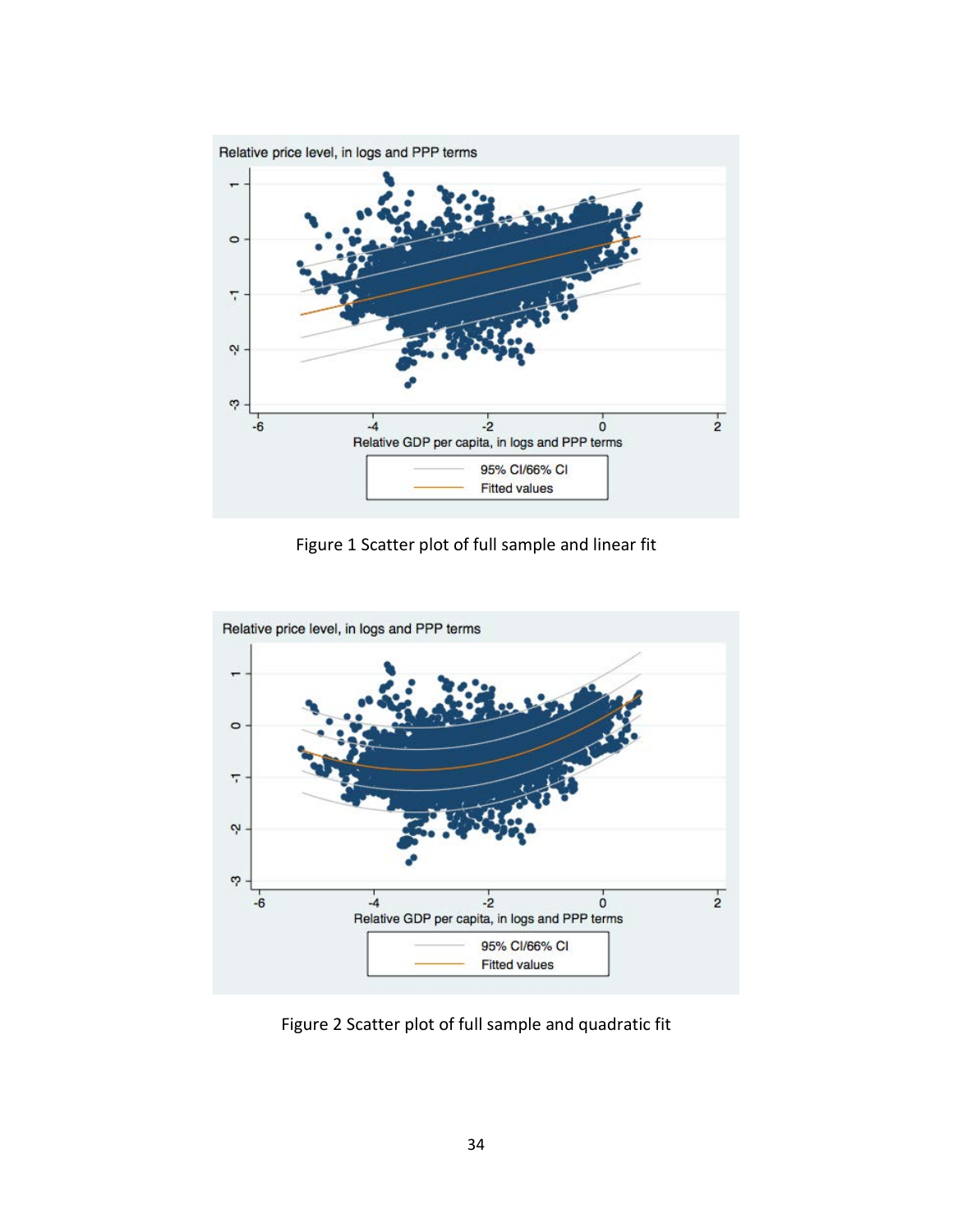

Figure 3 Linear fit for developing countries



Figure 4 Linear fit for developed countries